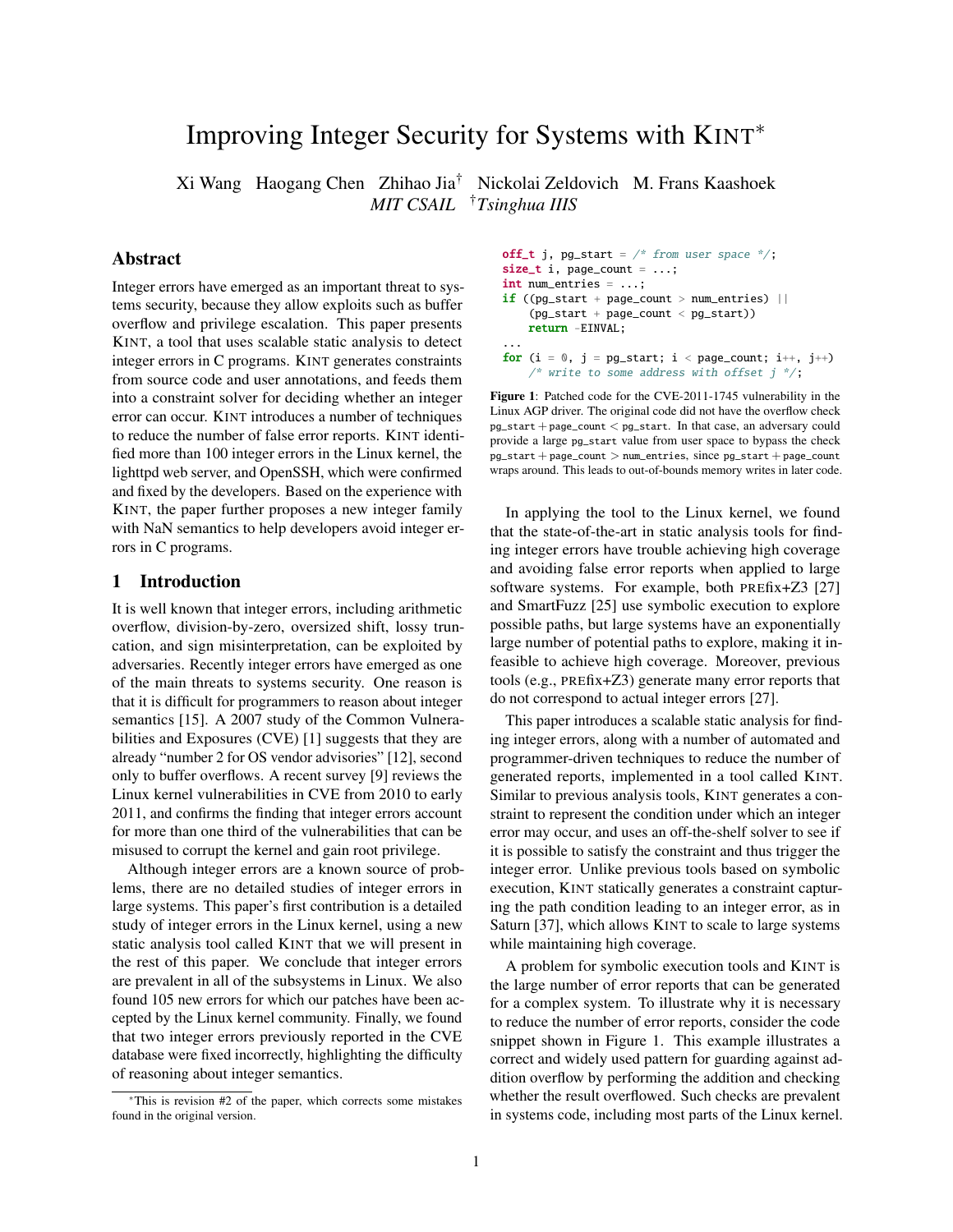However, a tool that signaled an error for every integer operation that goes out of bounds would incorrectly flag the overflow check itself as an error, because the check's addition can overflow. In addition to common overflow check idioms, there are a number of other sources for false error reports, such as complex invariants that hold across the entire program which are difficult for an automated tool to infer, and external invariants that programmers assume, such as a number of CPUs not overflowing  $2^{32}$ .

This paper provides several contributions to help developers effectively find and deal with integer errors, as follows. First, we provide a pragmatic definition of integer errors that avoids reporting common idioms for overflow checking. Second, we introduce a whole-program analysis for KINT that can capture certain invariants in a way that scales to large programs and reduces the number of false errors. Third, because our automated analysis still produces a large number of error reports for Linux (125,172), we introduce range annotations that allow programmers to inform KINT of more complex invariants that are difficult to infer automatically, and thus help reduce false error reports from KINT. Fourth, we introduce a family of overflow-checked integers for C that help programmers write correct code. Finally, we contribute a less error-prone API for memory allocation in the Linux kernel that avoids a common source of integer errors, inspired by Andrew Morton.

Although we focus on the Linux kernel, we believe KINT's ideas are quite general. We also applied KINT to the lighttpd web server and OpenSSH, and found bugs in those systems too.

The rest of this paper is organized as follows. [§2](#page-1-0) differentiates KINT from previous work on integer error detection. [§3](#page-2-0) presents a case study of integer errors in the Linux kernel. [§4](#page-5-0) outlines several approaches to dealing with integer errors. [§5](#page-6-0) presents KINT's design for generating constraints, including KINT's integer semantics. [§6](#page-10-0) evaluates KINT using the Linux kernel and known CVE cases. [§7](#page-12-0) proposes the NaN integer family. [§8](#page-13-0) summarizes our conclusions.

# <span id="page-1-0"></span>2 Related work

There are a number of approaches taken by prior work to address integer errors, and the rest of this section outlines the relation between this paper and previous work by considering each of these approaches in turn.

*Static analysis.* Static analysis tools are appealing to find integer errors, because they do not require the availability of test inputs that tickle an integer error, which often involve subtle corner cases. One general problem with static analysis is reports of errors that cannot be triggered in practice, termed *false positives*.

One class of static analysis tools is symbolic model checking, which systematically explores code paths for integer errors by treating input as symbolic values and pruning infeasible paths via constraint solving. Examples include PREfix+Z3 [\[27\]](#page-14-4), KLEE [\[7\]](#page-14-7), LLBMC [\[24\]](#page-14-8), SmartFuzz [\[25\]](#page-14-5), and IntScope [\[34\]](#page-14-9). While these tools are effective for exploring all code paths through a small program, they suffer from path explosion when applied to the entire Linux kernel.

KINT is carefully designed to avoid path explosion on large systems, by performing costly constraint solving at the level of individual functions, and by statically generating a single path constraint for each integer operation. This approach is inspired by Saturn [\[37\]](#page-14-6).

PREfix+Z3 [\[27\]](#page-14-4), a tool from Microsoft Research, combines the PREfix symbolic execution engine [\[6\]](#page-14-10) with the Z3 constraint solver to find integer errors in large systems. PREfix+Z3 proposed checking precise out-of-bounds conditions for integer operations using a solver. PREfix, however, explores a limited number of paths in practice [\[6\]](#page-14-10), and the authors of PREfix+Z3 confirmed to us that their tool similarly stopped exploring paths after a fixed threshold, possibly missing errors. The authors used some techniques to reduce the number of false positives, such as ignoring reports involving explicit casts and conversions between unsigned and signed. Despite these techniques, when applying their tool to 10 million lines of production code, the authors found that the tool generated a large number of false error reports, such as the overflow check described in the introduction.

Verification tools such as ArC (now eCv) [\[13\]](#page-14-11) and Frame-C's Jessie plugin [\[26\]](#page-14-12) can catch integer errors, but they accept only a restrictive subset of C (e.g., no function pointers) and cannot apply to systems like the Linux kernel.

Static analysis tools that do not keep track of sanity checks cannot precisely pinpoint integer errors. For example, a simple taint analysis that warns about untrusted integers used in sensitive sinks (e.g., allocation) [\[8,](#page-14-13) [16\]](#page-14-14) would report false errors on correctly fixed code, such as the code shown in [Figure 1.](#page-0-0)

The range checker from Stanford's metacompiler [\[3\]](#page-14-15) eliminates cases where a user-controlled value is checked against *some* bounds, and reports unchecked integer uses. A similar heuristic is used in a PREfast-based tool from Microsoft [\[30\]](#page-14-16). This approach will miss integer errors due to incorrect bounds checking since it does not perform reasoning on the actual values of the bounds. KINT avoids these issues by carefully generating constraints that include path conditions.

*Runtime detection.* An advantage of runtime detection for integer errors is fewer false positives. Runtime integer error detection tools insert checks when generating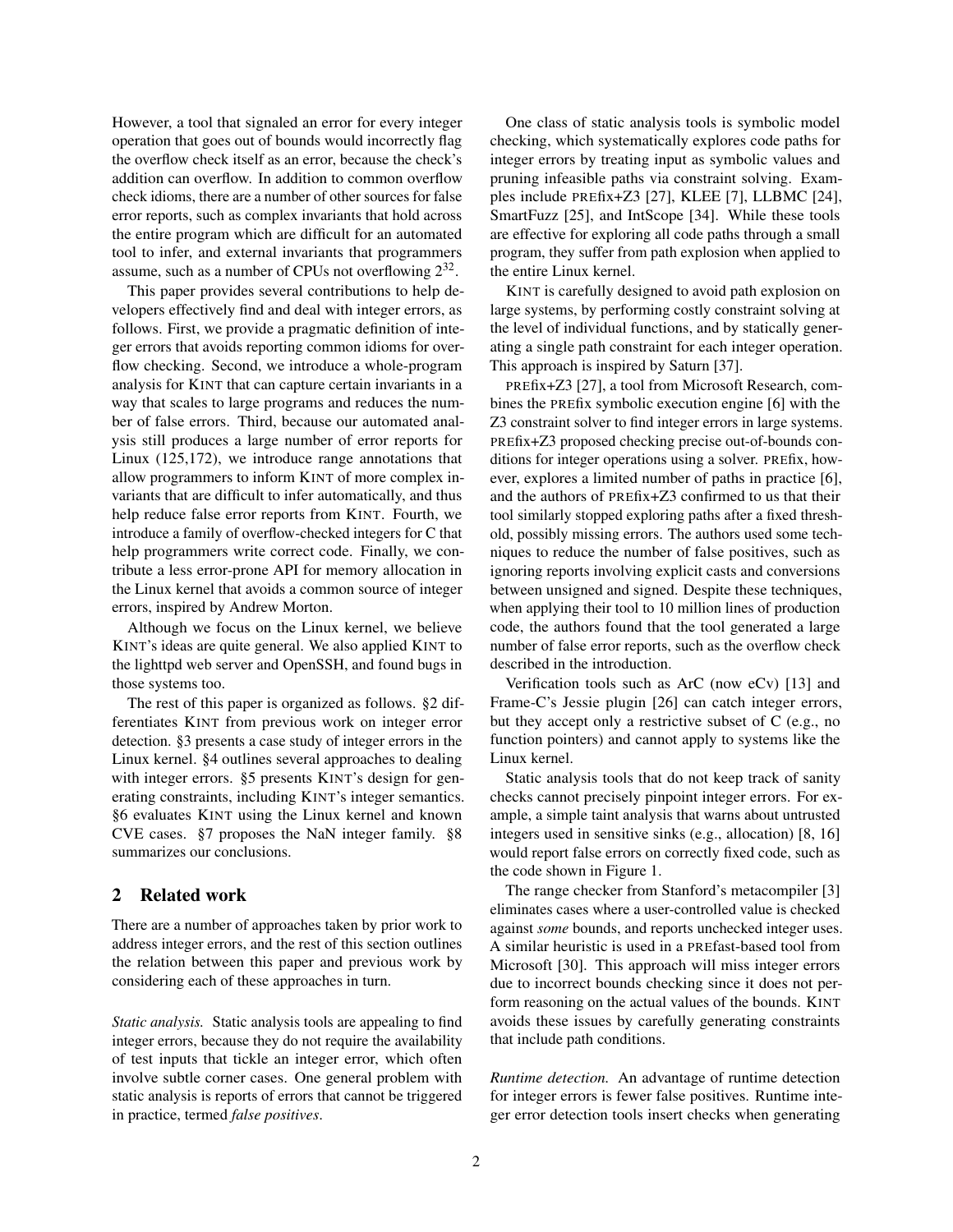code; any violation in these checks will cause a trap at run time. Examples include GCC's -ftrapv, RICH [\[4\]](#page-14-17), Archerr [\[11\]](#page-14-18), IOC [\[15\]](#page-14-0), blip [\[19\]](#page-14-19), IntPatch [\[38\]](#page-14-20), and PaX's overflow GCC plugin [\[29\]](#page-14-21). An alternative approach is to instrument binary executable files, such as IntFinder [\[10\]](#page-14-22) and UQBTng [\[36\]](#page-14-23). Using such tools to find integer errors, however, requires carefully chosen inputs to trigger them. Because integer errors typically involve corner cases, the dynamic approaches tend to have low coverage. Because KINT is a static checker, it does not have this limitation.

*Library and language support.* To avoid integer errors, developers can adopt an integer library with error checks, such as CERT's IntegerLib [\[32,](#page-14-24) INT03-C] and SafeInt [\[22\]](#page-14-25). For example, developers change their code by calling a library function  $\text{adds1}(x, y)$  to add two signed long integers *x* and *y*. The library then performs sanity checks at run time, and invokes a preset error handler if an integer error occurs.

These integer libraries are trusted and supposed to be implemented correctly. Unfortunately, integer errors have recently been discovered in both IntegerLib and SafeInt [\[15\]](#page-14-0).

Ada provides language support to define a ranged subtype (e.g., integers from 0 to 9). The runtime will raise an exception on any attempt to store an out-of-bounds value to variables of that subtype, and developers are responsible for handling the exception. There is a similar proposal that adds ranged integers to the C language [\[17\]](#page-14-26). Our NaN integer family is inspired by these designs.

*Case studies.* Integer overflows are a well-known problem, and a number of security vulnerabilities have been discovered due to integer errors. Many of the tools above find or mitigate integer errors, and have noted the complexity involved in reasoning about integer errors [\[15\]](#page-14-0). In particular, PREfix+Z3 was applied to over 10 millions lines of production code, and the authors of that tool found 31 errors, but provided few details. We are not aware of any detailed study of integer errors and their consequences for a complete OS kernel, which we provide in the next section.

# <span id="page-2-0"></span>3 Case study

A naïve programmer may expect the result of an *n*-bit arithmetic operation to be equal to that of the corresponding mathematical (∞-bit) operation—in other words, the result should fall within the bounds of the *n*-bit integer. Integer errors, therefore, are bugs that arise when the programmer does not properly handle the cases when *n*-bit arithmetic diverges from the mathematically expected result. However, not every integer overflow is an integer error, as described in [§1](#page-0-1) and shown in [Figure 1.](#page-0-0)

In this section, we present a case study of integer errors in the Linux kernel, which will help motivate the rest of this paper. [Figure 2](#page-3-0) summarizes the integer errors we discovered in the Linux kernel as part of this case study. Each line represents a patch that fixes one or more integer errors; the number is shown in the "Error" column if it is more than one. An operation may have a subscript *s* or *u* to indicate whether it operates on signed or unsigned integers, respectively. As we will describe in the rest of this section, this case study shows that integer errors are a significant problem, and that finding and fixing integer errors is subtle and difficult.

# 3.1 Methodology

To find the integer errors shown in [Figure 2,](#page-3-0) we applied KINT (which we describe later in this paper) to Linux, analyzed the results, and submitted reports and/or patches to the kernel developers. KINT generated 125,172 error reports for the Linux kernel. To determine whether a report was legitimate required careful analysis of the surrounding code to understand whether it can be exploited or not. We could not perform this detailed analysis for each of the reports, but we tried a number of approaches for finding real errors among these reports, as described in [§5.6,](#page-9-0) including several ad-hoc ranking techniques. Thus, our case study is incomplete: there may be many more integer errors in the Linux kernel. However, we report only integer errors that were acknowledged and fixed by kernel developers.

#### 3.2 Distribution

As can be seen in [Figure 2,](#page-3-0) the integer errors found in this case study span a wide range of kernel subsystems, including the core kernel, device drivers, file systems, and network protocols. 78 out of the 114 errors affect both 32-bit and 64-bit architectures; 31 errors are specific to 32-bit architecture, and the other 5 are specific to 64-bit architecture.

#### 3.3 Incorrect fixes for integer errors

As part of our case study, we discovered that preventing integer errors is surprisingly tricky. Using the log of changes in the kernel repository, the "# of prev. checks" column in [Figure 2](#page-3-0) reports the number of previous sanity checks that were incorrect or insufficient. The fact that this column is non-zero for many errors shows that although developers realized the need to validate those values, it was still non-trivial to write correct checks. One of the cases, sctp's autoclose timer, was fixed three times before we submitted a correct patch. We will now describe several interesting such cases.

# <span id="page-2-1"></span>3.3.1 Incorrect bounds

[Figure 3](#page-4-0) shows an example using a magic number  $2^{30}$  as the upper bound for count, a value from user space. Unfortunately,  $2^{30}$  is insufficient to limit the value of count on a 32-bit system: sizeof(struct rps\_dev\_flow) is 8,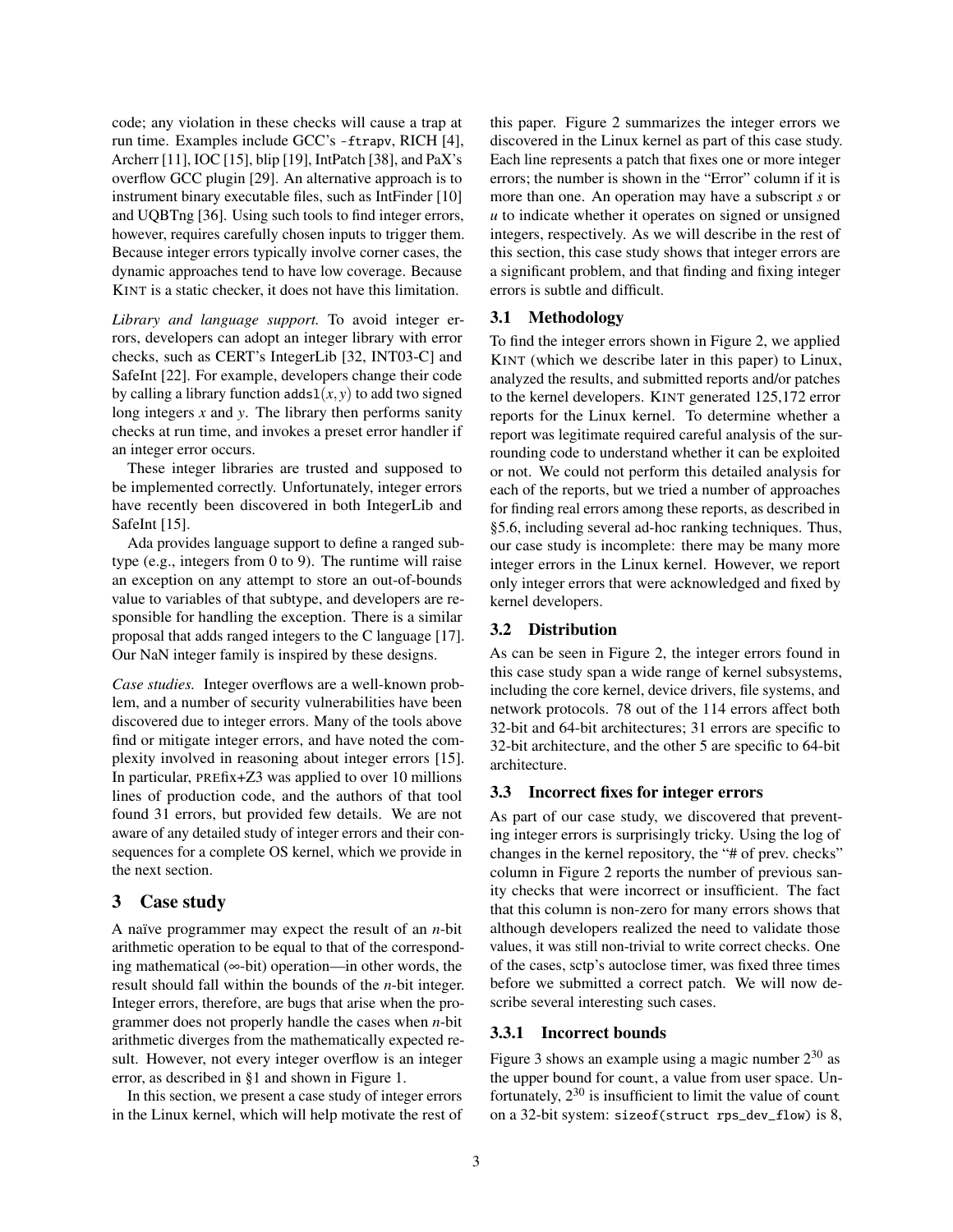| Subsystem        | Module            | Error                      | Arch     | Impact                   | Attack vector     | # of prev. checks        |
|------------------|-------------------|----------------------------|----------|--------------------------|-------------------|--------------------------|
| drivers:drm      | crtc              | $\times_u$                 | 32 64    | OOB write                | user space        | -                        |
|                  | nouveau           | cmp                        | 32<br>64 | logic error              |                   | 1                        |
|                  | vmwgfx            | $\times_u$                 | 32       | OOB read                 | user space        | —                        |
|                  |                   | $\times_u$                 | 32 64    | OOB write                | user space        | $\overline{\mathbf{c}}$  |
|                  | i915              | $\times_u(2)$              | 32       | OOB write                | user space        | 1(2)                     |
|                  | savage            | $\times$ <sub>u</sub> (2)  | 32       | OOB read                 | user space        | -                        |
| drivers: input   | $cma3000_d0x$     | cmp                        | 32 64    | logic error              |                   | 1                        |
| drivers: media   | lgdt330x          | cmp                        | 32<br>64 | logic error              |                   | $\mathbf{1}$             |
|                  | uvc               | $\times_u$                 | 32       | OOB read                 | user space        |                          |
|                  | w1128x            | cmp(36)                    | 32<br>64 | logic error              |                   | 1(36)                    |
|                  | v412-ctrls        | $\times_u(2)$              | 32       | OOB write                | user space        | 1(2)                     |
|                  | zoran             | $\times_u +_s$             | 32 64    | OOB write                | user space        | 1                        |
| drivers:mtd      | pmc551            | cmp                        | 32<br>64 | logic error              |                   | 1                        |
| drivers:scsi     | iscsi_tcp         | $\times_u$                 | 32<br>64 | OOB write                | network           | ٠                        |
| drivers:usb      | usbtest           | $\times_u$                 | 32 64    | OOB write                | user space        | —                        |
|                  |                   | $\times_u$                 | 32       | logic error              | user space        | 1                        |
| drivers:platform | panasonic-laptop  | $\times_u$                 | 32<br>64 | OOB write                | user space        | 1                        |
| drivers: staging | comedi            | $\times_u$                 | 32       | OOB write                | user space        | 1                        |
|                  | olpc_dcon         | cmp                        | 64<br>32 | logic error              |                   | 1                        |
|                  | vt6655 / vt6656   | $\times_u +_u (4)$         | 32       | OOB write                | user space        |                          |
| drivers:xen      | gntdev $\dagger$  | $\times_{\mu}$ (5)         | 32       | OOB write                | user space        | 1                        |
|                  | xenbus            | $+$ u                      | 64       |                          |                   | —                        |
| block            | rbd               | $\times_u +_u$             | 32       | OOB write                | disk              | —                        |
| fs               | $ext{4}$ †        | cmp                        | 32<br>64 | logic error              |                   | 1                        |
|                  |                   | $<<$                       | 32<br>64 | DoS                      | disk              | 1 (CVE-2009-4307)        |
|                  |                   | $\times_u$                 | 32       | OOB write                | disk              |                          |
|                  | nilfs2            | $\times_u(2)$              | 32       | OOB read                 | user space        | 1                        |
|                  |                   | $\times_u$                 | 32<br>64 | logic error              | disk              | $\overline{\phantom{0}}$ |
|                  | xfs               | $\times_u$                 | 32 64    | OOB write                | disk              | $\mathbf{1}$             |
|                  | ceph              | index $(2)$                | 32 64    | OOB read                 | network           | 1(2)                     |
|                  |                   | $\times_u$                 | 32       | OOB write                | network           | 1                        |
|                  |                   | $+$ u                      | 32 64    | DoS                      | network           | 1                        |
|                  | iffs2             | $+$ u                      | 32 64    | OOB write                | disk              |                          |
| kernel           | auditsc           | cmp                        | 32 64    | logic error              |                   |                          |
|                  | relayfs $\dagger$ | $\times_{u}(2)$            | 32 64    | OOB write                | user space        | —                        |
| mm               | vmscan †          | cmp                        | 32<br>64 | logic error              |                   | 1                        |
| net              | ax25              | $\times_{\mu}$ (8)         | 32 64    | timer                    | user space        |                          |
|                  |                   | $\times$ <sub>u</sub> (4)  | 64       | timer                    | user space        | 1(4)                     |
|                  | can               | cmp                        | 32 64    | logic error              | -                 |                          |
|                  | ceph              | $\times_u +_u (2)$         | 32       | OOB write                | network           | 1                        |
|                  |                   | $+$ u                      | 32 64    | OOB write                | network           |                          |
|                  |                   | $\times_u$ , $+_u$         | 32       | OOB write                | network           |                          |
|                  | irda              |                            | 32 64    | timer                    | user space        |                          |
|                  | netfilter         | $\times_{s}$<br>$-_{u}(2)$ | 32 64    | wrong output             |                   | 1(2)                     |
|                  | netrom            | $\times_u$ (4)             | 32 64    | timer                    | user space        | $\overline{\phantom{0}}$ |
|                  |                   |                            | 32       | OOB write                |                   |                          |
|                  | rps               | $\times_u +_u$             | 32       |                          | user space        | 1<br>3                   |
|                  | sctp              | $\times_u$                 | 32 64    | timer                    | user space<br>$-$ |                          |
|                  |                   | $+$ u                      |          |                          |                   | 1 (CVE-2008-3526)        |
|                  | unix              | $+$ <sub>s</sub>           | 32 64    | logic error<br>OOB write | user space        |                          |
| sound            | usb               | $\times_u$                 | 32       |                          | usb               |                          |
|                  |                   | $\times_u$                 | 32       | OOB read                 | usb               |                          |

<span id="page-3-0"></span>Figure 2: Integer errors discovered by our case study in the Linux kernel. Each line is a patch that tries to fix one or more bugs (the number is in the "Error" column if more than one). For each patch, we list the corresponding subsystem, the error operation with the number of bugs, the affected architectures (32-bit and/or 64-bit), the security impact, a description of the attack vector and affected values, and the number of previous sanity checks from the history of the Linux kernel repository that attempt to address the same problem incorrectly or insufficiently. Numbers in parentheses indicate multiple occurrences represented by a single row in the table. Nine bugs marked with † were concurrently found and patched by others.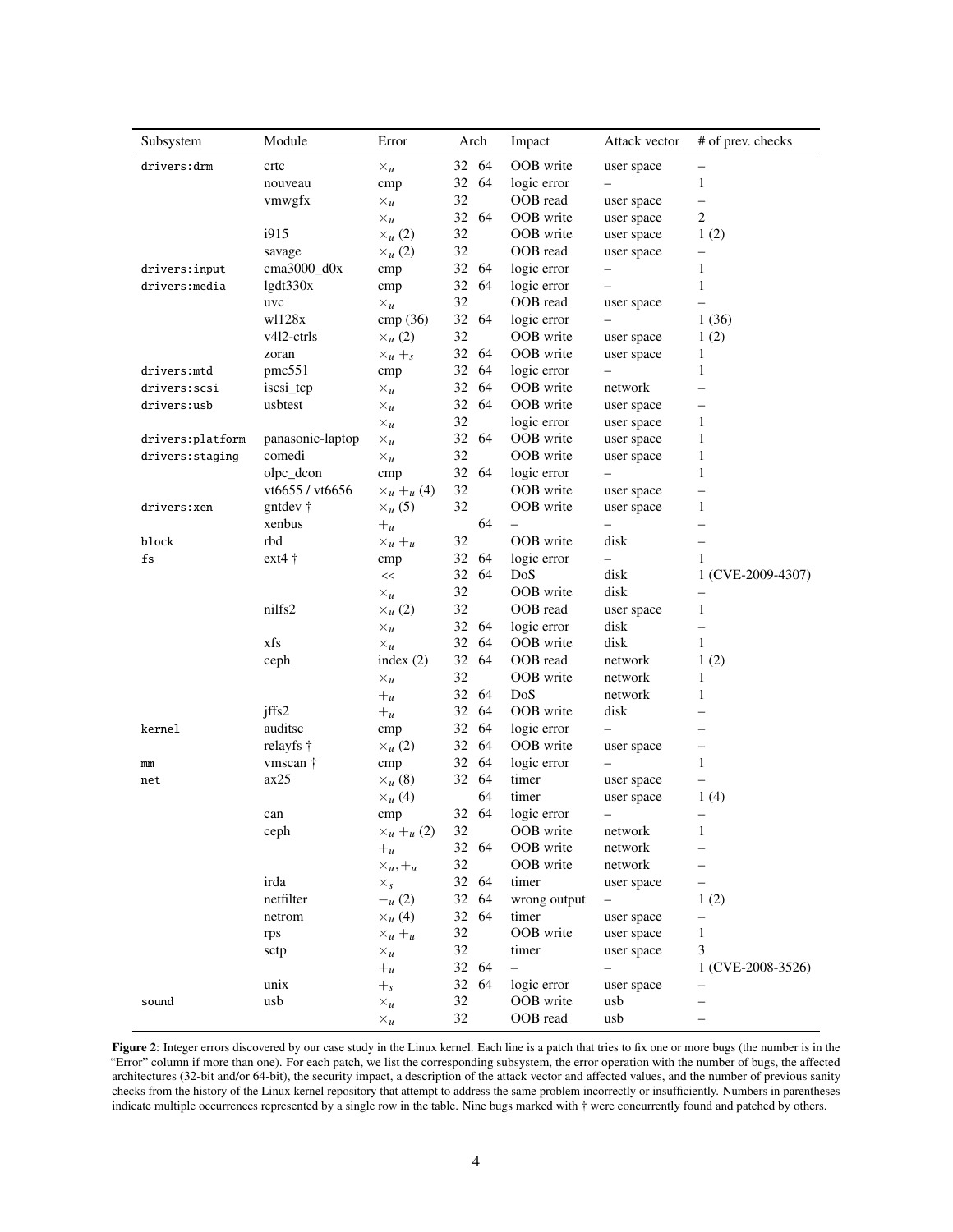```
unsigned long count = /* from user space */;
if (count > 1 << 30)
    return -EINVAL;
table = \text{vmalloc}(\text{size}f(\text{struct} \text{rps\_dev\_flow\_table}) +count * sizeof(struct rps_dev_flow));
...
```
for  $(i = 0; i < count; i++)$ table->flow[i] = ...;

<span id="page-4-0"></span>Figure 3: Incorrect bounds in the receive flow steering implementation. The magic number  $1 \ll 30$  (i.e.,  $2^{30}$ ) cannot prevent integer overflow in the computation of the argument to vmalloc.

```
int opt = \frac{*}{*} from user space \frac{*}{*};
if (opt < 0 || opt > ULONG_MAX / (60 * HZ))return -EINVAL;
... = opt * 60 * HZ;
```
<span id="page-4-1"></span>Figure 4: A type mismatch between the variable opt, of type int and the bounds ULONG / (60 \* HZ), of type unsigned long. This mismatch voids the checks intended to prevent integer overflow in the computation opt \* 60 \* HZ.

```
u32 yes = /* from network */;
if (yes > ULONG_MAX / sizeof(struct crush_rule_step))
    goto bad;
\ldots = kmalloc(sizeof(*r) +
              yes * sizeof(struct crush_rule_step),
              GFP_NOFS);
```
<span id="page-4-2"></span>**Figure 5:** A malformed check in the form  $x >$  uintmax<sub>n</sub> /*b* from the Ceph file system.

```
if (num > ULONG_MAX / sizeof(u64) - sizeof(*snapc))
   goto fail;
... = kzalloc(sizeof(*snapc) + num * sizeof(uf4),GFP_NOFS);
```
<span id="page-4-3"></span>Figure 6: A malformed check in the form  $x >$  uintmax<sub>*n*</sub> /*b* − *a* from the Ceph file system.

and multiplying it with a count holding the value  $2^{30}$  overflows 32 bits. In that case, the allocation size for vmalloc wraps around to a small number, leading to buffer overflows later in the loop.

Using magic numbers for sanity checks is not only error-prone, but also makes code hard to maintain: developers need to check and update all such magic numbers if they want to add a new field to struct rps\_dev\_flow, which increases its size. A better practice is to use explicit arithmetic bounds. In this case, the allocation size is in the form of  $a$  + count  $\times$  *b*; a correct bounds check is  $count$  > (ULONG\_MAX - *a*)/*b*.

In addition, one needs to ensure that the type of the bounds check matches that of the variable to be checked, otherwise a mismatch may void the check. [Figure 4](#page-4-1) shows one such example. Since opt is read from user space, the code checks if the computation of opt  $*$  60  $*$  HZ overflows, but the check is incorrect. On a 64-bit system, opt of type int is a 32-bit integer, while ULONG\_MAX of type unsigned long is a 64-bit integer, with value  $2^{64}$   $-$ 1. Therefore, the upper bound ULONG\_MAX / (60 \* HZ) fails to prevent a 32-bit multiplication overflow, voiding the check. A correct fix is to change the type of opt to unsigned long, to match ULONG\_MAX's type.

```
struct dcon platform data { ...
    u8 (*read_status)(void);
};
/* ->read_status() implementation */
static u8 dcon_read_status_xo_1_5(void)
{
    if (!dcon_was_irq())
        return -1;
    ...
}
static struct dcon_platform_data *pdata = \dots;
irqreturn_t dcon_interrupt(...)
{
    int status = pdata->read_status();
    if (status == -1)return IRQ_NONE;
    ...
}
```
<span id="page-4-4"></span>Figure 7: An integer error in the OLPC secondary display controller driver of the Linux kernel. Since ->read\_status() returns an unsigned 8-bit integer, the value of status is in the range of [0,255], due to zero extension. Comparing status with −1 will always be false, which breaks the error handling.

## <span id="page-4-6"></span>3.3.2 Malformed checks

As discussed in [§3.3.1,](#page-2-1) the correct bounds check to avoid overflow in the expression  $a + x \times b$  is:

$$
x >_{u} (\text{uintmax}_{n} -a)/_{u}b.
$$

where *a* and *b* are constants, *x* is an *n*-bit unsigned integers, and uintmax*<sup>n</sup>* denotes the maximum unsigned *n*-bit integer  $2^n - 1$ .

One common mistake is to check for  $x >$  uintmax<sub>n</sub> /*b*, which an adversary can bypass with a large *x*. As shown in [Figure 5,](#page-4-2) yes is read from network, and a crafted value can bypass the broken check and overflow the addition in the kmalloc allocation size, leading to further buffer overflows. Another common broken form is  $x >$  uintmax<sub>*n*</sub> /*b*−*a*, as shown in [Figure 6.](#page-4-3)

Both forms also appeared when a developer tried to fix a similar integer error in the Linux perf tools; the developer wrote three broken checks before coming up with a correct version [\[31\]](#page-14-27). We will use this fix from perf as an example to demonstrate how to simplify bounds checking using NaN integers in [§7.](#page-12-0)

# <span id="page-4-5"></span>3.3.3 Sign misinterpretation

C provides both signed and unsigned integer types, which are subject to different type conversion rules. Inconsistent choice of signedness often breaks sanity checks. For example, in [Figure 7,](#page-4-4) the intent of the comparison status == -1 was to check whether read\_status returns −1 on error. However, since the function returns an unsigned 8-bit integer, which is zero-extended to int according to C's conversion rules, status is non-negative. Consequently, the comparison always evaluates to false (i.e., a *tautological comparison*), which disables the error handling. Using signed int for error handling fixes the bug.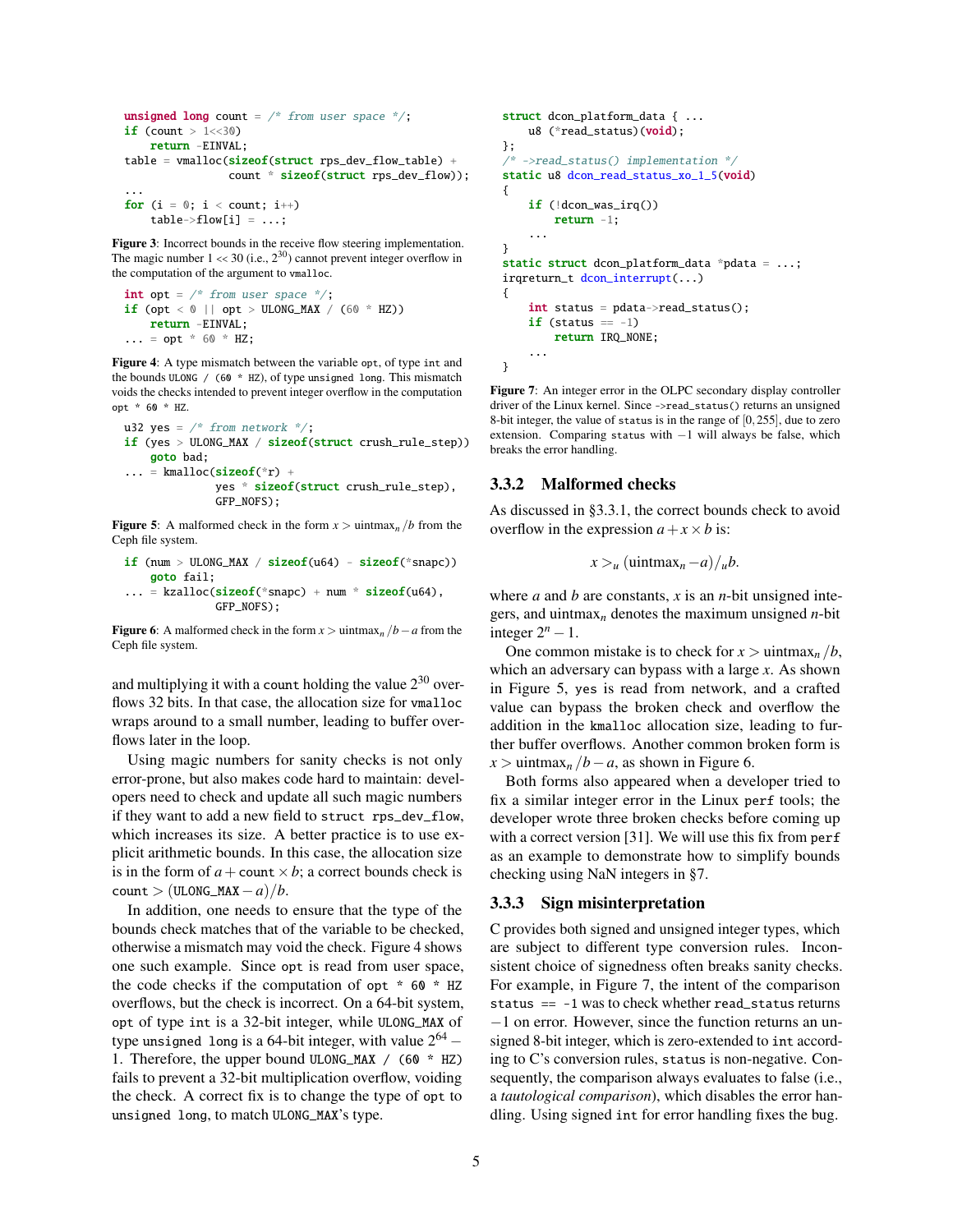```
u32 len = ...;
if (INT_MAX - len < sizeof(struct sctp_auth_bytes))
    return NULL;
... = kmalloc(sizeof(struct sctp_auth_bytes)
              + len, gfp);
```
<span id="page-5-1"></span>Figure 8: An incorrect fix for CVE-2008-3526 from the SCTP network protocol implementation.

```
sbi->s_log_groups_per_flex = /* from disk */;groups_per_flex = 1 << sbi->s_log_groups_per_flex;
if (groups_per_flex == 0)
   return 1;
flex_group_count = ... / groups_per_flex;
```
<span id="page-5-2"></span>Figure 9: An incorrect fix to CVE-2009-4307 in the ext4 file system [\[2\]](#page-14-28), because oversized shifting is undefined behavior in C.

Tautological comparisons are often indicative of signedness errors. Surprisingly, a simple tautological expression that compares an unsigned integer *x* with 0 (i.e.,  $x \leq u$  0) affected several subsystems. The wl128x driver alone contained 36 such bugs, effectively disabling most of its error handling paths.

[Figure 8](#page-5-1) shows another example, the fix for CVE-2008- 3526, where a sanity check tries to reject a large len and avoid overflowing the allocation size. However, the check does not work. Consider  $len = 0xffffffff$ . Since INT MAX is 0x7ffffffff, the result of the left-hand side of the check is then 0x80000000. Note that len is unsigned, the left-hand side result is also treated as unsigned (i.e.,  $2^{31}$ ), which bypasses the check. A correct check is  $1en >$ INT\_MAX−sizeof(struct sctp\_auth\_bytes).

After discussion with the kernel developers, we came to the conclusion that len could not become that large. Therefore, CVE-2008-3526 is not exploitable, and the fix is unnecessary. Our patch was nonetheless applied to clarify the code.

# <span id="page-5-3"></span>3.3.4 Undefined behavior

[Figure 9](#page-5-2) shows a fix for CVE-2009-4307. A developer discovered a division-by-zero bug, which an adversary could trigger by mounting a corrupted file system with a large s\_log\_groups\_per\_flex. To reject such illegal input, the developer added a zero check against groups\_per\_flex, the result of a shift operation [\[2\]](#page-14-28).

However, this check turns out to be incorrect. Shifting an *n*-bit integer by *n* or more bits is undefined behavior in C, and the actual result varies across architectures and compilers. For example, when s\_log\_groups\_per\_flex is set to 36, which is an illegal value,  $1 \ll 36$  is essentially  $1 \ll 4 = 16$  on x86, since x86's shifting instruction truncates the amount to 5 bits. This will bypass the check, leaving the two values s\_log\_groups\_per\_flex (36) and groups\_per\_flex (16) inconsistent. Some C compilers even optimize away the check because they conclude that left-shifting the value 1 never produces zero [\[35\]](#page-14-29), which effectively eliminates the fix.

Another kernel developer later revised the zero check to groups\_per\_flex  $\langle 2, \text{ which still suffers from the}$ same problem. This issue was re-assigned CVE-2012- 2100 after we reported it. A correct fix is to check s\_log\_groups\_per\_flex before the shift, so as to avoid undefined behavior.

In general, it is unsafe to check the result of an integer operation that may involve undefined behavior, such as shifts, divisions, and signed integer operations [\[35\]](#page-14-29). One should instead check the operands *before* the operation.

## 3.4 Impact

Integer errors that allow out-of-bounds writes (i.e., buffer overflow) can break the integrity of the kernel and potentially enable privilege escalation attacks. They can be exploited via network, local access, or malformed file systems on disk. [Figure 3](#page-4-0) shows a typical example of an integer error that allows out-of-bounds writes. We found a large number of such errors in ioctl, an infamous error-prone interface. There are also two interesting vulnerabilities in the sound subsystem; an adversary can exploit them by plugging in a malicious USB audio device that responds with bogus sampling rates, leading to a kernel hang, DoS, or buffer overflow.

Integer errors cause timing bugs in several network protocol implementations. For example, when a userspace application provides a large timeout argument, the internal timer can wrap around to a smaller timeout value.

Most logic related integer errors are due to tautological comparisons. These bugs would effectively disable error handling, or make the kernel behave in unanticipated ways. One example from the CAN network protocol implementation is as follows:

if (((errc & 0x7f00) >> 8) > 127) ...

The intent of the code is to test whether the error counter errc has reached certain level. However, this comparison will never be true because the left-hand side of the test, which extracts 7 bits from errc, is at most  $2^7 - 1 = 127$ . The fix is to check the right bit according to the specification, using errc & 0x80.

# <span id="page-5-0"></span>4 Problems and approaches

As the previous section illustrated, integer errors are common, can lead to serious problems, and are difficult to fix even for experts. Thus, it is important both to find integer errors and to help developers verify their patches or write correct code in the first place.

One approach to prevent integer errors is to avoid the fixed-width arithmetic that leads to integer operations deviating from the mathematically expected semantics. Many languages, such as Python and Haskell, take this approach. However, this is not always feasible because there is a performance penalty for using infinite-precision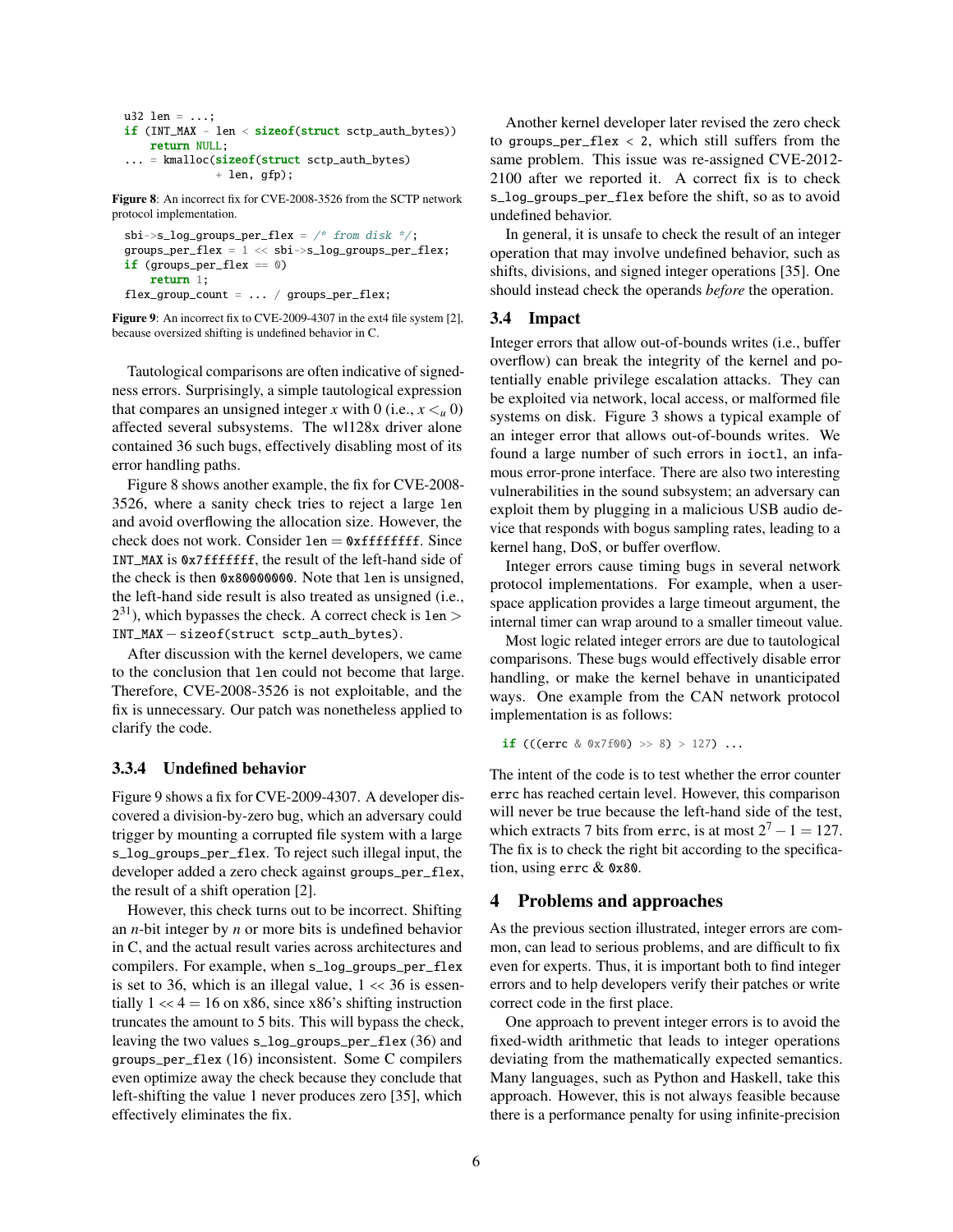arithmetic. Moreover, the runtime and libraries of these languages are often implemented in C, and can have integer errors as well (e.g., CVE-2011-0188 in Ruby's integer implementation). As a result, this paper focuses on helping developers find or avoid integer errors in the presence of fixed-width arithmetic, such as in C code.

Another approach to dealing with integer errors is to find them using static analysis. The key challenges in making this approach work well lie in scaling the analysis to large systems while achieving good coverage and minimizing the number of false error reports. Minimizing false errors is particularly important for verifying correctness of patches. We describe the design of our scalable static analysis tool for finding integer errors, and techniques for reducing the number of false positives, in [§5.](#page-6-0)

Based on the case study, we find that many integer errors occur when computing the number of bytes to allocate for a variable-sized data structure, such as an array of fixed-sized elements. Better APIs that perform overflowchecked multiplication for the caller, similar to the calloc function, can help avoid this class of integer errors. To help developers avoid this common problem, we contributed kmalloc\_array(n, size) for array allocation to the Linux kernel, which checks overflow for  $n \times u$  size, as suggested by Andrew Morton. This function has been incorporated in the Linux kernel since v3.4-rc1.

Finally, as illustrated by the case study, programmers can make mistakes in writing overflow checks for integer operations. One approach taken by prior work is to raise an exception every time the value of an integer expression goes out of bounds, such as in Ada or when using GCC's -ftrapv flag. However, this can generate too many false positives for overflows that do not matter. [§7](#page-12-0) describes our proposal for a C language extension that helps developers deal with integer overflows in complex expressions, without forcing all expressions to avoid integer overflows.

# <span id="page-6-0"></span>5 Design

This section describes the design of KINT, and introduces a number of techniques that help KINT reduce the number of error reports for large systems.

#### 5.1 Overview

[Figure 10](#page-6-1) summarizes the design of KINT. The first step in KINT's analysis is to compile the C source code to the LLVM intermediate representation (IR), using a standard C compiler (e.g., Clang). KINT then performs three different analyses on this IR, as follows.

The first analysis, which we will call *function-level analysis*, instruments the IR with checks that capture the conditions under which an integer error may occur, for each individual function. KINT infers integer errors in two ways: first, KINT looks for certain expressions whose value in C is different from its mathematically expected



<span id="page-6-1"></span>Figure 10: KINT's workflow. Ellipses represent data, and rectangles represent phases of KINT's workflow.

value, and second, KINT looks for values that can violate certain invariants—for example, array indexes that can be negative, control flow conditions that are tautologically true or false, or programmer-supplied invariants.

The second analysis, called *range analysis*, attempts to infer range constraints on values shared between functions (e.g., arguments, return values, and shared data structures). This analysis helps KINT infer global invariants and thus reduce false error reports.

The third analysis, which we will call *taint analysis*, performs taint tracking to determine which values can be influenced by an untrusted source, and which values may be used in a sensitive context, such as memory allocation; some of these sources and sinks are built in, and others are provided by the programmer. This analysis helps the programmer focus on the errors that are most likely to be exploitable.

Based on the output of function-level and range analyses, KINT generates constraints under which an integer error may occur, and feeds them to a solver to determine whether that integer error can be triggered, and if so, what inputs trigger it. Finally, KINT outputs all cases that trigger integer errors, as reported by the solver, along with annotations from the taint analysis to indicate the potential seriousness of the error.

# <span id="page-6-2"></span>5.2 Applying KINT to Linux

To help KINT detect integer errors, the programmer can define invariants whose violation indicates an integer error. For the Linux kernel, we annotate 23 functions like memcpy with the invariant that the size parameter must be non-negative. Annotations are in the form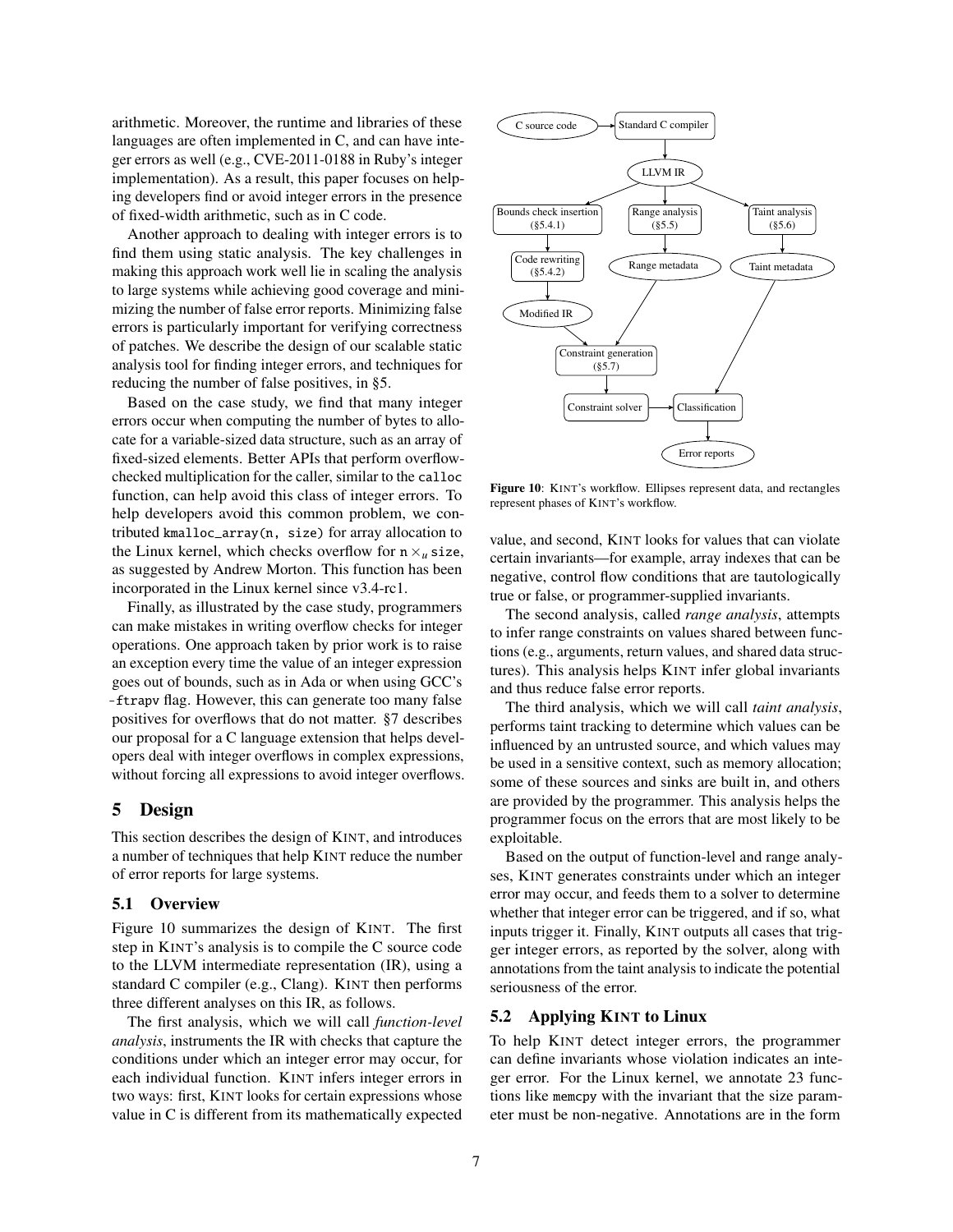| Integer operation                                                                | In-bounds requirement                                                                                       | Out-of-bounds consequence                                        |
|----------------------------------------------------------------------------------|-------------------------------------------------------------------------------------------------------------|------------------------------------------------------------------|
| $x +_{s} y, x -_{s} y, x \times_{s} y$<br>$x+_{u}y$ , $x-u y$ , $x \times_{u} y$ | $x_{\infty}$ op $y_{\infty} \in [-2^{n-1}, 2^{n-1} - 1]$<br>$x_{\infty}$ op $y_{\infty} \in [0, 2^{n} - 1]$ | undefined behavior $[21, §6.5/5]$<br>modulo $2^n$ [21, §6.2.5/9] |
| x/sy                                                                             | $y\neq 0 \wedge (x \neq -2^{n-1} \vee y \neq -1)$                                                           | undefined behavior $[21, §6.5.5]$                                |
| x/uy                                                                             | $v \neq 0$                                                                                                  | undefined behavior $[21, §6.5.5]$                                |
| $x \ll y, x \gg y$                                                               | $y \in [0, n-1]$                                                                                            | undefined behavior $[21, §6.5.7]$                                |

<span id="page-7-1"></span>Figure 11: In-bounds requirements of integer operations. Both *x* and *y* are *n*-bit integers;  $x_{\infty}$ ,  $y_{\infty}$  denote their  $\infty$ -bit mathematical integers.

(*function-name*,*parameter-index*) in a separate input to KINT. For example, (memcpy,3) means that the third parameter of memcpy represents a data size, and KINT will check whether it is always non-negative.

Although KINT's automated analyses reduce the number of error reports significantly, applying KINT to the Linux kernel still produces a large number of false positives. In order to further reduce the number of error reports, the programmer can add range annotations on variables, function arguments, and function return values, which capture invariants that the programmer may know about. Range annotations in the Linux kernel help capture invariants that the programmer knows hold true: for example, that the tail pointer in an sk\_buff is never greater than the end pointer. As another example, many sysctl parameters in the Linux kernel have lower and upper bounds encoded in the initialization code of their sysctl table entries. [§6.3](#page-11-0) evaluates such annotations, but we did not apply them for the case study in [§3.](#page-2-0)

Finally, to help decide which of the reports are likely to be exploitable, and thus help focus on important errors, the programmer can annotate certain untrusted sources and sensitive sinks. For the Linux kernel, we annotated 20 untrusted sources. For example, (copy\_from\_user,1) means the first parameter of copy\_from\_user, a pointer, is untrusted; KINT will mark all integers read from the pointer as untrusted. We also annotated 40 sensitive sinks, such as  $(km$ alloc, 1); KINT will highlight errors the result of which is used as the first parameter of kmalloc (i.e., the allocation size).

# 5.3 Integer semantics

KINT assumes two's complement [\[20,](#page-14-31) §4.2.1], a de facto standard integer representation on modern architectures. An *n*-bit signed integer is in the bounds  $-2^{n-1}$  to  $2^{n-1}-1$ , with the most significant bit indicating the sign, while an *n*-bit unsigned integer is in the bounds 0 to  $2^n - 1$ .

KINT assumes that programmers expect the result of an *n*-bit arithmetic operation to be equal to that of the corresponding mathematical (∞-bit) operation. In other words, the result should fall in the *n*-bit integer bounds. Any out-of-bounds operation violates the expectation and suggests an error. [Figure 11](#page-7-1) lists the requirements of producing an in-bounds result for each integer operation. *Addition, subtraction, and multiplication.* The mathematical result of an *n*-bit signed additive or multiplicative operation should fall in  $[-2^{n-1}, 2^{n-1} - 1]$ , and that of an unsigned operation should fall in  $[0, 2<sup>n</sup> - 1]$ . For example,  $2^{31} \times u$  16 is not in bounds, because the expected mathematical product  $2^{35}$  is out of the bounds of 32-bit unsigned integers.

*Division.* The divisor should be non-zero. Particularly, the signed division  $-2^{n-1}/s-1$  is not in bounds, because the expected mathematical quotient  $2^{n-1}$  is out of the bounds of *n*-bit signed integers (at most  $2^{n-1} - 1$ ).

*Shift.* For *n*-bit integers, the shifting amount should be non-negative and at most  $n - 1$ . Unlike multiplication, KINT assumes that programmers are aware of the fact that a shift operation is lossy since it shifts some bits out. Therefore, KINT considers that  $x \ll 1$  is always in bounds, but  $x \times_u 2$  is not.

*Conversion.* KINT does not flag conversions as integer errors (even if a conversion truncates a value into a narrower type), but does precisely model the effect of the conversion, so that an integer error may be flagged if the resulting value violates some invariant (e.g., a negative array index).

## 5.4 Function-level analysis

The focus of function-level analysis is to detect candidate integer errors at the level of individual functions. The analysis applies to each function in isolation in order to scale to large code sizes.

#### <span id="page-7-0"></span>5.4.1 Bounds check insertion

KINT treats any integer operation that violates the inbounds requirements shown in [Figure 11](#page-7-1) as a potential integer error. To avoid false errors, such as when programmers explicitly check for overflow using an overflowing expression, KINT reports an error only if an out-of-bounds value is *observable* [\[14\]](#page-14-32) outside of the function. A value is observable if it is passed as an argument to another function, used in a memory load or store (e.g., as an address or the value being stored), returned by the function, or can lead to undefined behavior (e.g., dividing by zero).

At the IR level, KINT flags potential integer errors by inserting a call to a special function called kint\_bug\_on which takes a single boolean argument that can be true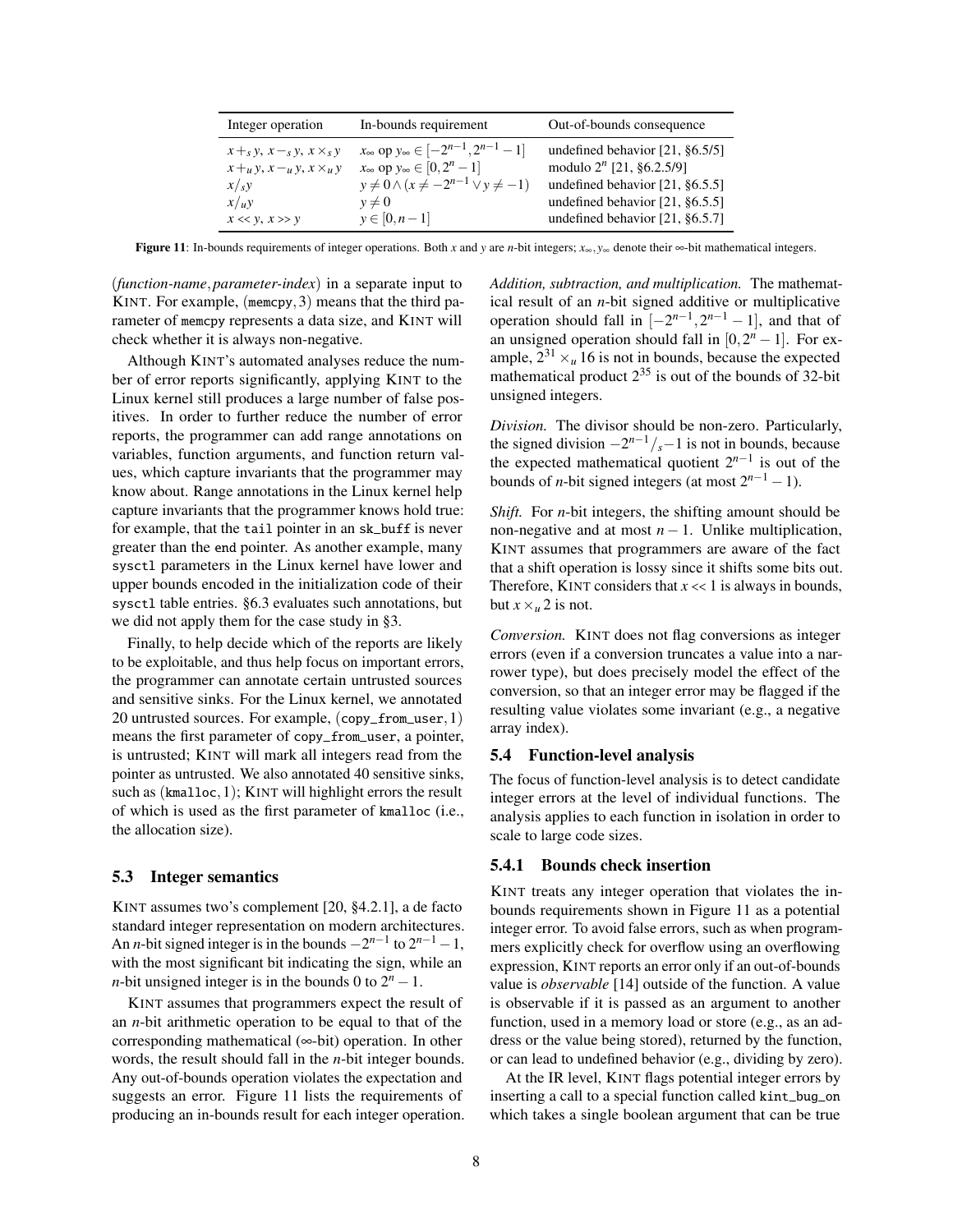```
#define IFNAMSIZ 16
static int ax25_setsockopt(...,
    char __user *optval, int optlen)
{
    char devname[IFNAMSIZ];
    /* consider optlen = 0xfffffffff */
    \mathcal{N}^* optlen is treated as unsigned: 2^{32} - 1 */
    if (optlen < sizeof(int))
        return -EINVAL;
     /* optlen is treated as signed: -1 */if (optlen > IFNAMSIZ)
        optlen = IFNAMSIZ;
    copy_from_user(devname, optval, optlen);
    ...
}
```
<span id="page-8-1"></span>Figure 12: An integer error in the AX.25 network protocol implementation of the Linux kernel (CVE-2009-2909). A negative optlen will bypass both sanity checks due to sign misinterpretation and reach the copy\_from\_user call, which interprets optlen as a large positive integer. Depending on the architecture-specific implementation, the consequence may be a silent failure, a kernel crash, or a stack overflow.

if an integer error can occur (i.e., the negation of the inbounds requirements show in [Figure 11\)](#page-7-1). KINT will later invoke the solver to determine if this argument can ever be true, in which case an error report will be generated. For example, for division  $x/u$ , the in-bounds requirement of which is  $y \neq 0$ , KINT inserts kint\_bug\_on(y==0).

KINT also generates calls to kint\_bug\_on for invariants hard-coded in KINT or specified by the programmer:

- *Array index.* For an array index *x*, KINT generates a call to kint\_bug\_on( $x < 0$ ).
- *Data size.* A common programmer-supplied invariant is that data size arguments to functions like memcpy be non-negative. For calls to such functions with data size argument *x*, KINT generates a call to kint\_bug\_on( $x <$ <sub>s</sub> 0). [Figure 12](#page-8-1) shows an example of such an error.

Tautological control flow conditions, such as in [Fig](#page-4-4)[ure 7,](#page-4-4) cannot be expressed using calls to the special kint\_bug\_on function. KINT separately generates constraints to check for these kinds of integer errors.

# <span id="page-8-0"></span>5.4.2 Code rewriting

In order to reduce false errors and to improve performance, KINT performs a series of code transformations on the generated LLVM IR.

*Simplifying common idioms.* Explicit overflow checks can lead to complex constraints that are difficult for constraint solvers to reason about. For example, given two *n*-bit unsigned integers *x* and *y*, a popular overflow checking idiom for  $x \times u y$  is as follows:

$$
(x \times_u y)/_u y \neq x.
$$

KINT replaces such idioms in the LLVM IR with equivalent expressions, as shown in [Figure 13,](#page-8-2) by using LLVM

| Original expression                 | Simplified expression        |
|-------------------------------------|------------------------------|
| $x+y\leq_u x$                       | uadd-overflow $(x, y)$       |
| $(x \times y)/_uy \neq x$           | umul-overflow $(x, y)$       |
| $x > u$ uintmax <sub>n</sub> - y    | uadd-overflow $(x, y)$       |
| $x > u$ uintmax <sub>n</sub> / $uy$ | umul-overflow $(x, y)$       |
| x > u N/u y                         | $x_{2n} \times_u y_{2n} > N$ |

<span id="page-8-2"></span>Figure 13: Bounds checking idioms that KINT recognizes and simplifies. Here *x*, *y* are *n*-bit unsigned integers, and  $x_{2n}$ ,  $y_{2n}$  denote their 2*n*-bit zero-extended values, respectively. Both uadd-overflow and umul-overflow are LLVM intrinsic functions for overflow detection.

intrinsic functions that check for overflow. This helps KINT produce simpler constraints to improve solver performance.

*Simplifying pointer arithmetic.* KINT represents each pointer or memory address as a symbolic expression [\[33\]](#page-14-33), and tries to simplify it if possible. KINT considers a pointer expression that it fails to simplify as an unconstrained integer, which can be any value within its range. Consider the following code snippet:

```
struct pid_namespace {
   int kref;
   struct pidmap pidmap[PIDMAP_ENTRIES];
    ...
};
struct pid_namespace *pid_ns = ...;
unsigned int last = \ldots;struct pidmap *map =
   &pid_ns->pidmap[(last + 1)/BITS_PER_PAGE];
int off = map - pid_ns->pidmap;
```
Assume that the offset into the structure field pidmap[] is 4 bytes, and the size of its element is 8 bytes. The symbolic expression for map and pid\_ns->pidmap would be pid\_ns  $+4+i\times8$  and pid\_ns  $+4$  respectively, where the array index  $i = (\text{last} + 1)/\text{uBITS\_PER\_PAGE}.$ 

Thus, the value of off, the subtraction of the two pointers, can be reduced to  $(pid_ns+4+i\times 8) - (pid_ns+$  $4$ ) =  $i \times 8$ , which is independent from the value of pointer pid\_ns. Without this rewriting, KINT would have considered off to be the result of a subtraction between two unconstrained integers, and would have flagged an error.

*Merging memory loads.* KINT employs a simple memory model: a value returned from a load instruction is unconstrained (unless the value has a range annotation). KINT further merges load instructions to reduce false errors. Consider the example below.

```
/* arg is a function parameter */
if (arg->count < 1 \mid | arg->count > 128)
   return -EINVAL;
int *klist = kmalloc(arg->count * sizeof(int), ...);if (!klist)
   return -ENOMEM;
ret = copy_from_user(klist, user_ptr,
                     arg->count * sizeof(int));
```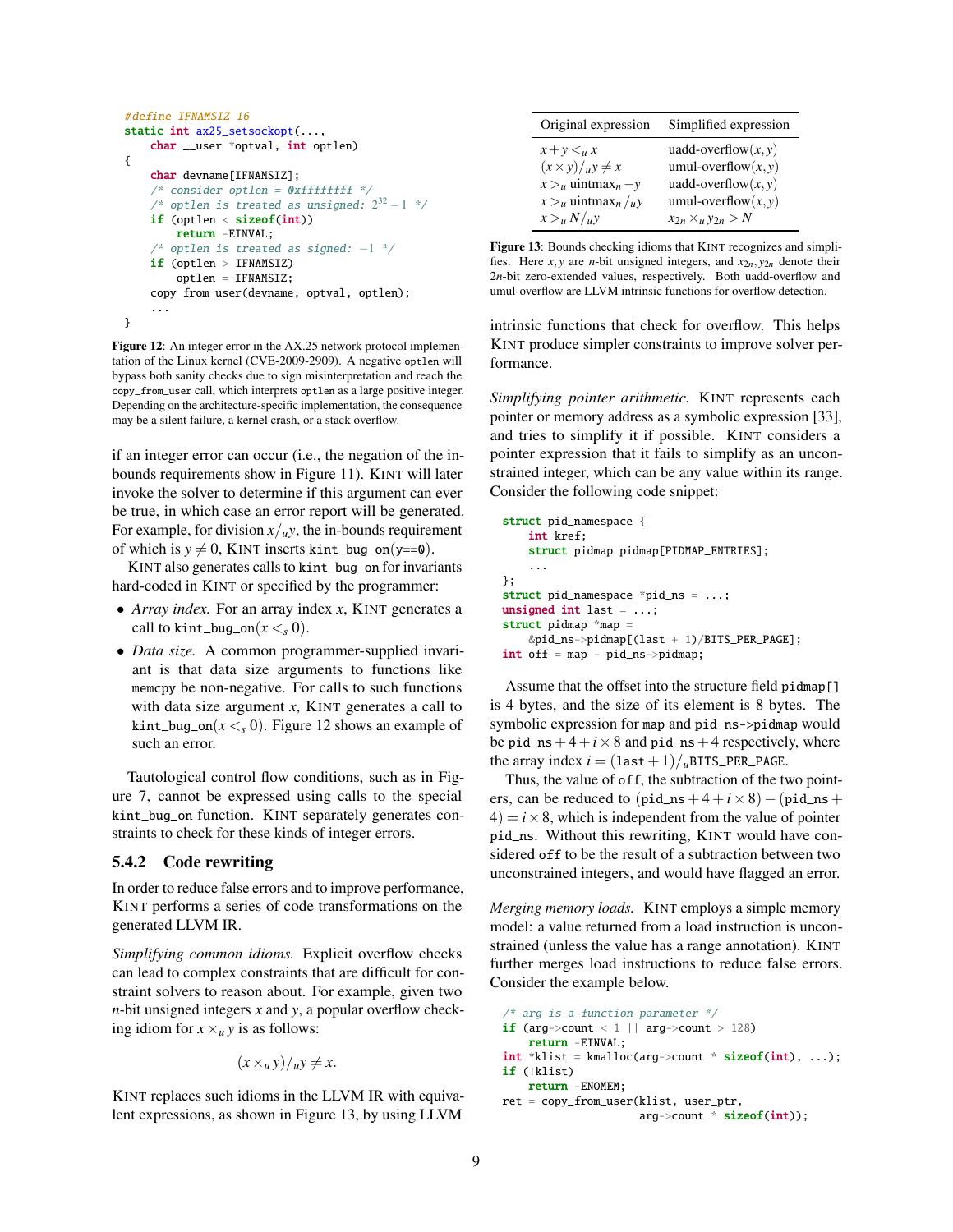The code correctly limits arg->count to prevent a multiplication overflow in arg->count \* sizeof(int). To avoid reporting false errors, KINT must know that the value loaded from arg->count that appears in the copy\_from\_user call is the same as in the earlier if check.

For this purpose, KINT aggressively merges these loads of arg->count. It adopts an *unsafe* assumption that a pointer passed to a function argument or a global variable points to a memory location that is distinct from any other pointers [\[23\]](#page-14-34). By assuming that kmalloc cannot hold a pointer to arg, KINT concludes that the call to kmalloc does not modify arg->count, and merges the two loads.

*Eliminating checks using compiler optimizations.* As the last step in code rewriting, KINT invokes LLVM's optimizer. For each call to kint\_bug\_on which KINT inserted for bounds checking, once the optimizer deduces that the argument always evaluates to false, KINT removes the call. Eliminating these calls using LLVM's optimizer helps avoid subsequent invocations to the constraint solver.

## <span id="page-9-1"></span>5.5 Range analysis

One limitation of per-function analysis is that it cannot capture invariants that hold across functions. Generating constraints based on an entire large system such as the Linux kernel could lead to more accurate error reports, but constraint solvers cannot scale to such large constraints. To achieve more accurate error reports while still scaling to large systems such as the Linux kernel, KINT employs a specialized strategy for capturing certain kinds of crossfunction invariants. In particular, KINT's range analysis infers the possible ranges of values that span multiple functions (i.e., function parameters, return values, global variables, and structure fields). For example, if the value of a parameter *x* ranges from 1 to 10, KINT generates the range *x* ∈ [1, 10].

KINT keeps a range for each cross-function entity in a global range table. Initially, KINT sets the ranges of untrusted entities (i.e., the programmer-annotated sources described in [§5.2\)](#page-6-2) to full sets and the rest to empty. Then it updates ranges iteratively, until the ranges converge, or sets the ranges to full after a limited number of rounds.

The iteration works as follows. KINT scans through every function of the entire code base. When encountering accesses to a cross-function entity, such as loads from a structure field or a global variable, KINT retrieves the entity's value range from the global range table. Within a function, KINT propagates value ranges using range arithmetic [\[18\]](#page-14-35). When a value reaches an external sink through argument passing, function returns, or stores to structure fields or global variables, the corresponding range table entry is updated by merging its previous range with the range of the incoming value.

To propagate ranges across functions, KINT requires a system-wide call graph. To do so, KINT builds the call graph iteratively. For each indirect call site (i.e., function pointers), KINT collects possible target functions from initialization code and stores to the function pointer.

KINT's range analysis assumes strict-aliasing rules; that is, one memory location cannot be accessed as two different types (e.g., two different structs). Violations of this assumption can cause the range analysis to generate incorrect ranges.

After the range table converges or (more likely) a fixed number of iterations, the range analysis halts and outputs its range table, which will be used by constraint generation to generate more precise constraints for the solver.

#### <span id="page-9-0"></span>5.6 Taint analysis

To help programmers focus on the highest-risk reports, KINT's taint analysis classifies error reports by indicating whether each error involves data from an untrusted input (source), or is used in a sensitive context (sink). KINT propagates untrusted inputs across functions using an iterative algorithm similar to the range analysis which we discussed in the previous subsection.

KINT hardcodes one sensitive context: tautological comparisons. Other sensitive sinks are specified by the programmer, as described in [§5.2.](#page-6-2)

# <span id="page-9-2"></span>5.7 Constraint generation

To detect integer errors, KINT generates *error constraints* based on the IR as modified and annotated by the previous three analyses. For integer errors represented by calls to kint\_bug\_on, KINT reports an error if the argument to kint\_bug\_on may be true. To detect integer errors that lead to tautological comparisons, KINT derives an error constraint from each comparison operation used for control flow: if the expression is always true or always false, KINT reports an error.

For every integer error, KINT must also verify that the error can be triggered in the program's execution; otherwise, KINT would produce false error reports. To do this, KINT generates a *path constraint* for each integer operation, which encodes the constraints on the variables that arise from preceding operations in the function's control flow, similar to Saturn [\[37\]](#page-14-6). These constraints arise from two sources: assignments to variables by preceding operations, and conditional branches along the execution path. Satisfying the path constraint with a set of variable assignments means that the integer operation is reachable from the beginning of the function with the given variable values. The path constraint filters out integer errors that cannot happen due to previous statements in a function, such as assignments or explicit overflow checks.

Consider loop-free programs first, using the code in [Figure 12](#page-8-1) as an example. The control flow of the code is shown in [Figure 14.](#page-10-1) There are two sanity checks on optlen before it reaches the call to copy\_from\_user. For clarification purposes, optlen is renumbered every time it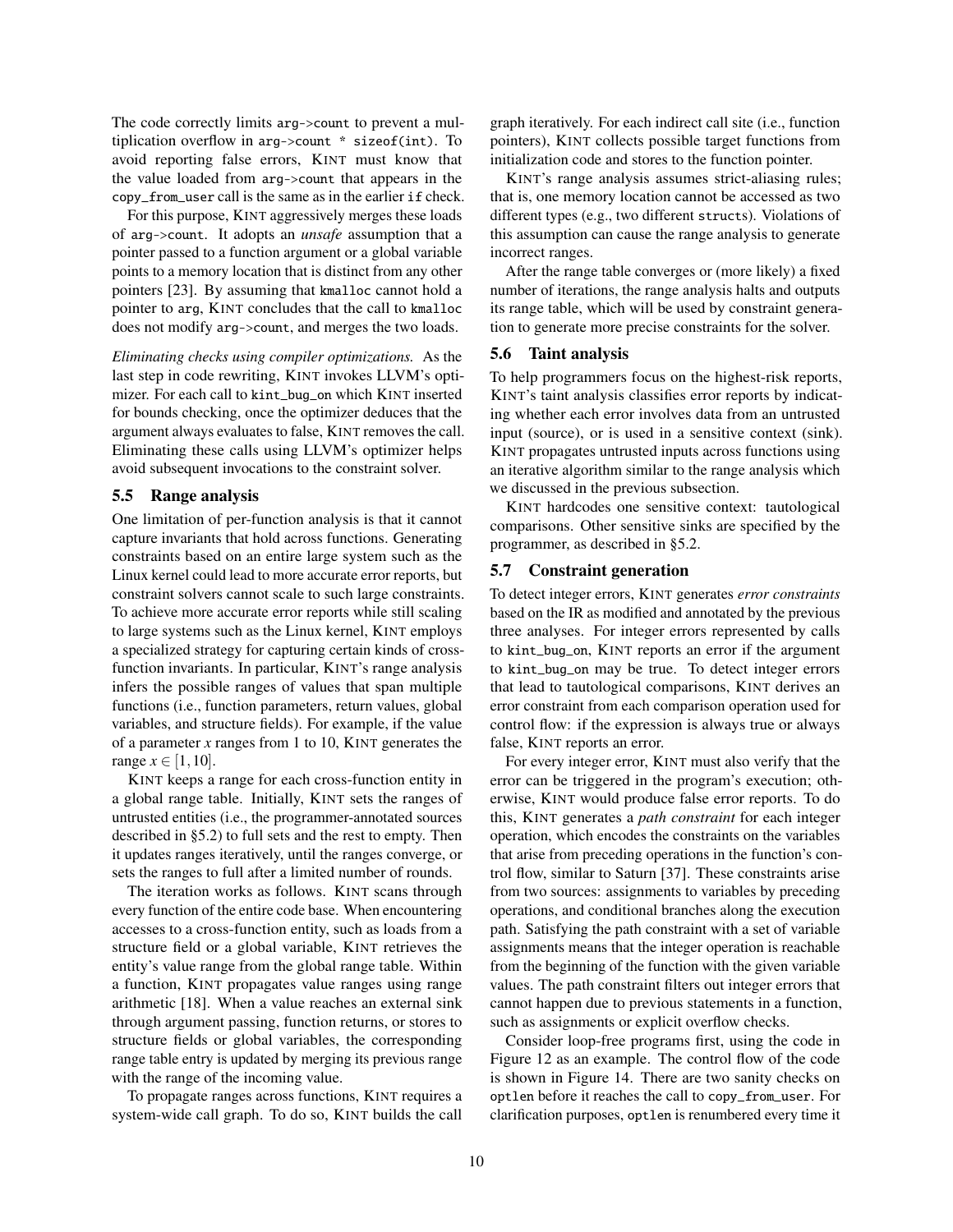

<span id="page-10-1"></span>Figure 14: The control flow of the code snippet in [Figure 12.](#page-8-1)

is assigned a new value [\[28,](#page-14-36) §8.11]. Our goal is to evaluate the path constraint for the call to copy\_from\_user.

The basic algorithm works as follows. Since there is no loop, the path constraint of the call to copy\_from\_user is simply the logical OR of the constraints from each of its predecessors, namely IF-TRUE and IF-FALSE. For each of those two blocks, the constraint is a logical AND of three parts: the branching condition (for the transition from that block to copy\_from\_user), the assignment(s) in that block, and the path constraint of that block. Both IF-TRUE and IF-FALSE unconditionally jump to copy\_from\_user, so their branching conditions are simply true, which can be ignored. Now we have the following path constraint:

 $((\text{optlen}_1 = 16) \land \text{PathConstraint}(\text{IF-TRUE}))$  $\lor ((\text{optlen}_1 = \text{optlen}_0) \land \text{PathConstraint}(\text{IF-FALSE})).$ 

By recursively applying the same algorithm to IF-TRUE and IF-FALSE, we obtain the fully expanded result:

$$
((\text{optlen}_1 = 16) \land (\text{optlen}_0 >_s 16) \land \neg(\text{optlen}_0 <_u 4))
$$
  

$$
\lor ((\text{optlen}_1 = \text{optlen}_0) \land \neg(\text{optlen}_0 >_s 16)
$$
  

$$
\land \neg(\text{optlen}_0 <_u 4)).
$$

After computing the path constraint, KINT feeds the logical AND of the path constraint and the error constraint (i.e., optlen<sub>1</sub>  $\lt s$  0) into the solver to determine whether the integer operation can have an error. In this case, the solver will reply with an assignment that triggers the error: for example,  $optlen_0 = -1$ .

For programs that contain loops, the path constraint generation algorithm unrolls each loop once and ignores branching edges that jump back in the control flow [\[37\]](#page-14-6).

```
function PATHCONSTRAINT(blk)
    if blk is entry then
        return true
    g \leftarrow false
    for all pred ∈ blk's predecessors do
        e \leftarrow (pred, blk)if e is not a back edge then
            br \leftarrow e's branching condition
             as \leftarrow \bigwedge_i (x_i = y_i) for all assignments along e
            g ← g∨(PATHCONSTRAINT(pred)∧br∧as)
    return g
```
<span id="page-10-2"></span>Figure 15: Algorithm for path constraint generation.

This approach limits the growth of complexity of the path constraint, and thus sacrifices soundness for performance. The complete algorithm is shown in [Figure 15.](#page-10-2)

To alleviate missing constraints due to loop unrolling, KINT moves constraints inside a loop to the outer scope if possible. Consider the following loop:

```
for (i = 0; i < n; ++i)a[i] = \ldots;
```
KINT generates an error constraint  $i < s$  0 since *i* is used as an array index. Simply unrolling the loop once  $(i.e.,  $i = 0$ )$ may miss a possible integer error (e.g., if the code does not correctly limit *n*). KINT will generate a new constraint  $n <sub>s</sub> 0$  outside the loop, by substituting the loop variable *i* with its exit value *n* in the constraint  $i < s$ .

Finally, the Boolector constraint solver provides an API for constructing efficient overflow detection constraints [\[5,](#page-14-37) §3.5]. KINT invokes this API to generate constraints for additive and multiplicative operations, which reduces the solver's running time.

## 5.8 Limitations

KINT will miss the following integer errors. KINT only understands code written in C; it cannot detect integer errors written in assembly language. KINT will miss conversion errors that are not caught by existing invariants (see [§5.4.1\)](#page-7-0). KINT merges loads in an unsafe way and thus may miss errors due to aliasing. KINT analyzes loops by unrolling them once, so it will miss integer errors caused by looping, for example, an addition overflow in an accumulation. Finally, if the solver times out, KINT may miss errors corresponding to the queried constraints.

# <span id="page-10-0"></span>6 Evaluation of KINT

The evaluation answers the following questions:

- Is KINT effective in discovering new integer errors in systems? ([§6.1\)](#page-11-1)
- How complete are KINT's reports?  $(\S6.2)$
- What causes KINT to generate false error reports, and what annotations can a programmer provide to avoid these reports? ([§6.3\)](#page-11-0)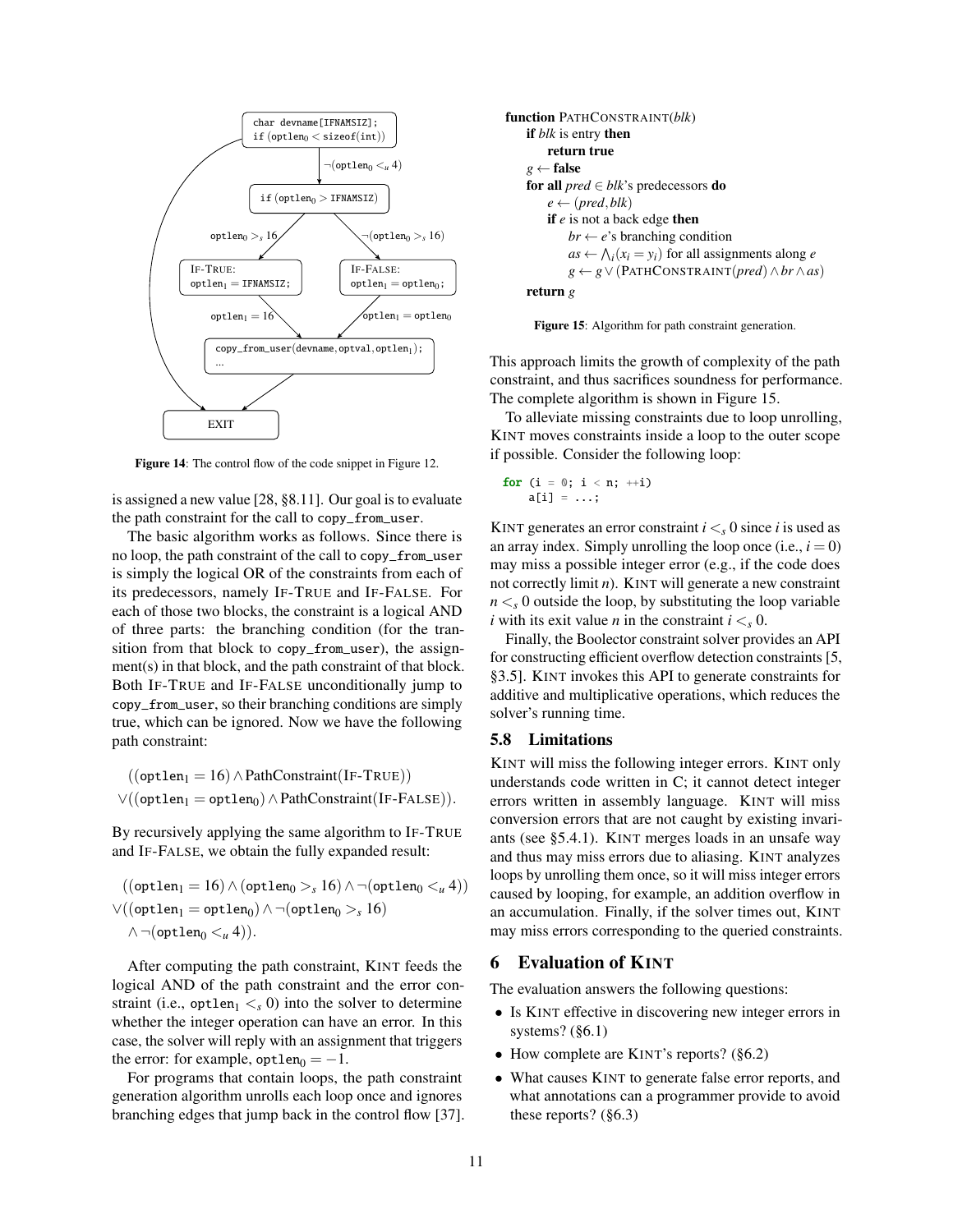|                         | Caught in original?                                                                                                                                                                                                                                                                                                                                                                                                                                                                                                                     | Cleared in patch?    |
|-------------------------|-----------------------------------------------------------------------------------------------------------------------------------------------------------------------------------------------------------------------------------------------------------------------------------------------------------------------------------------------------------------------------------------------------------------------------------------------------------------------------------------------------------------------------------------|----------------------|
| CVE-2011-4097           |                                                                                                                                                                                                                                                                                                                                                                                                                                                                                                                                         | page semantics       |
| CVE-2010-3873           |                                                                                                                                                                                                                                                                                                                                                                                                                                                                                                                                         | CVE-2010-4164        |
| CVE-2010-3865           | accumulation                                                                                                                                                                                                                                                                                                                                                                                                                                                                                                                            |                      |
| CVE-2009-4307           |                                                                                                                                                                                                                                                                                                                                                                                                                                                                                                                                         | bad fix $(§3.3.4)$   |
| CVE-2008-3526           |                                                                                                                                                                                                                                                                                                                                                                                                                                                                                                                                         | bad fix $(\S 3.3.3)$ |
| All 32 others $(\star)$ |                                                                                                                                                                                                                                                                                                                                                                                                                                                                                                                                         |                      |
|                         | $(\star)$ CVE-2011-4077, CVE-2011-3191, CVE-2011-2497,<br>CVE-2011-2022, CVE-2011-1770, CVE-2011-1759,<br>CVE-2011-1746, CVE-2011-1745, CVE-2011-1593,<br>CVE-2011-1494, CVE-2011-1477, CVE-2011-1013,<br>CVE-2011-0521, CVE-2010-4649, CVE-2010-4529,<br>CVE-2010-4175, CVE-2010-4165, CVE-2010-4164,<br>CVE-2010-4162, CVE-2010-4157, CVE-2010-3442,<br>CVE-2010-3437, CVE-2010-3310, CVE-2010-3067,<br>CVE-2010-2959, CVE-2010-2538, CVE-2010-2478,<br>CVE-2009-3638, CVE-2009-3280, CVE-2009-2909,<br>CVE-2009-1385, CVE-2009-1265. |                      |

<span id="page-11-3"></span>Figure 16: The result of applying KINT to integer errors in Linux kernel from the CVE database. For each case, we show whether KINT catches the expected bugs in the original code, and whether KINT determines that the bug is fixed in the patched code.

- How long does it take KINT to analyze a large system such as the Linux kernel? ([§6.4\)](#page-12-1)
- How important are KINT's techniques to reducing the number of error reports? ([§6.5\)](#page-12-2)

All the experiments were conducted on a 64-bit Ubuntu Linux machine with an Intel Core i7-980 3.3 GHz CPU and 24 GB of memory. The processor has 6 cores, and each core has 2 hardware threads.

#### <span id="page-11-1"></span>6.1 New bugs

We periodically applied KINT to the latest Linux kernel from November 2011 (v3.1) to April 2012 (v3.4-rc4), and submitted patches according to KINT's reports. As discussed in [§3,](#page-2-0) Linux kernel developers confirmed and fixed 105 integer errors. We also applied KINT to two popular user-space applications, lighttpd and OpenSSH; the developers fixed respectively 1 and 5 integer errors reported by KINT. The results show that KINT is effective in finding new integer errors, and the developers are willing to fix them.

## <span id="page-11-2"></span>6.2 Completeness

To evaluate KINT's completeness, we collected 37 known integer errors in the Linux kernel from the CVE database [\[1\]](#page-14-1) over the last three years (excluding those found by KINT). As shown in [Figure 16,](#page-11-3) KINT is able to catch 36 out of the 37 integer errors.

KINT misses one case, CVE-2010-3865, an addition overflow that happens in an accumulation loop. KINT cannot catch the bug since it unrolls the loop only once.

#### <span id="page-11-0"></span>6.3 False errors

To understand what causes KINT to generate false error reports, we performed three experiments, as follows.

*CVE experiment.* We first tested KINT on the patched code of the CVE cases in [§6.2,](#page-11-2) expecting that ideally KINT would not report any error. The results are also shown in [Figure 16.](#page-11-3) KINT reports no bugs in 33 of the 37 cases, and reports errors in 4 cases. One case, the patched code of CVE-2010-3873, contains additional integer errors that are covered by CVE-2010-4164, which KINT correctly identified; two cases contain incorrect fixes as we have shown in [§3.3.3](#page-4-5) and [§3.3.4.](#page-5-3) One case is a false error in CVE-2011-4097, as detailed below.

> long points; /\* int points; \*/ points = get\_mm\_rss(p->mm) + p->mm->nr\_ptes; points += get\_mm\_counter(p->mm, MM\_SWAPENTS); points \*= 1000; points /= totalpages;

The code computes a score proportional to process *p*'s memory consumption. It sums up the numbers of different memory pages that *p* takes, divides the result by the total number of pages to get a ratio, and scales it by 1000. When the whole system is running out of memory, the kernel kills the process with the highest score.

The patch changes the type of points from int to long because points could be large on 64-bit systems; multiplying it by 1000 could overflow and produce an incorrect score, causing an innocent process to be killed.

There is an implicit rule that the sum of these numbers of pages (e.g., from get\_mm\_rss) is at most totalpages, so the additions never overflow. KINT's automated analyses are unaware of the rule and reports false errors for these additions, although a programmer can add an explicit annotation to specify this invariant.

*Whole-kernel report analysis.* For the whole Linux kernel, KINT reported 125,172 warnings in total. After filtering for sensitive sinks, 999 are related to memory allocation sizes, 741 of which are derived from untrusted inputs.

We conducted two bug review "marathons" to inspect reports related to allocation sizes in detail. The first inspection was in November 2011: one author applied an early version of KINT to Linux kernel 3.1, spent 12 hours inspecting 97 bug reports and discovered the first batch of 6 exploitable bugs. The 97 reports were selected by manually matching function names that contained "ioctl," since range and taint analyses were not yet implemented.

The second inspection was in April 2012: another author applied KINT to Linux kernel 3.4-rc1, spent 5 hours inspecting 741 bug reports, and found 11 exploitable bugs. All these bugs have been confirmed by Linux kernel developers, and the corresponding patches we submitted have been accepted into the Linux kernel. This shows that KINT's taint-based classification strategy is effective in helping users focus on high-risk warnings.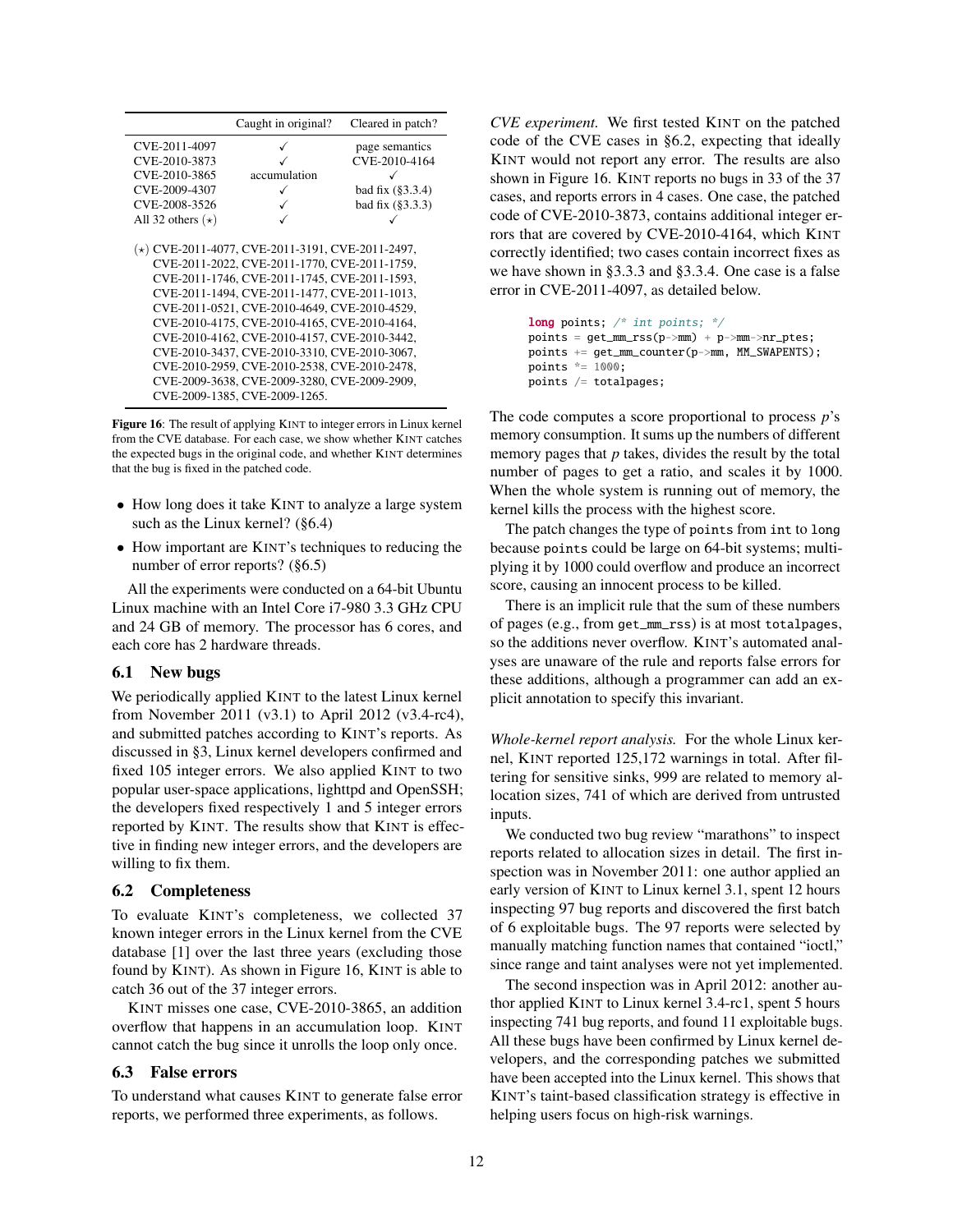*Single module analysis.* To understand in detail the sources of false errors that KINT reports, and how many annotations are required to eliminate all false errors (assuming developers were to regularly run KINT against their source code), we examined every error report for a single Linux kernel module, the Unix domain sockets implementation. We chose it because its code is mature and we expected all the reports to be false errors (although we ended up finding one real error).

Initially, KINT generated 43 reports for this module. We found that all but one of the reports were false errors. To eliminate the false reports, we added 23 annotations; about half of them apply to common Linux headers, and thus are reusable by other modules. We describe a few representative annotations next.

The ranges of five variables are determined by a computation. Consider the following example:

```
static u32 ordernum = 1 _range(0, 0xFFFFF);
...
ordernum = (ordernum+1)&0xFFFFF;
```
Since the result is masked with 0xFFFFF, the value of ordernum is up to the mask value. We specified this range using the annotation \_\_range(*min*,*max*) as shown. We used this same annotation to specify the ranges of two structure fields that have ranges defined by existing macros, to specify the lower bound for struct sock's sk\_sndbuf, and to specify the upper bound of struct sk\_buff's len. In one case of a reference counter (struct dentry's d\_count), we are not certain whether it is possible for an adversary to overflow its value. Using \_\_range we specified a "workaround" range to suppress related warnings.

For ranges that cannot be represented by constant integers on structure fields or variables, we added assumptions using a special function kint\_assume, similar to KLEE [\[7\]](#page-14-7). An example use is as follows:

```
int skb_tailroom(const struct sk_buff *skb)
{
    kint assume(skb->end >= skb->tail):
    return skb_is_nonlinear(skb)
           ? 0 : skb->end - skb->tail;
}
```
Some of these annotations could be inferred by a better global analysis, such as an extension of our range analysis. However, many annotations involve complex reasoning about the total number of objects that may exist at once, or about relationships between many objects in the system. These invariants are likely to require programmer annotations even with a better tool.

#### <span id="page-12-1"></span>6.4 Performance

To measure the running time of KINT, we ran KINT against the source code of Linux kernel 3.4-rc1, with all modules enabled. We set the timeout for each query to

| Technique                    | Time(s) | Queries | Reports |
|------------------------------|---------|---------|---------|
| Strawman $(\S6.5)$           | 834     | 770,445 | 231,003 |
| + Observability $(\S 5.4.1)$ | 801     | 738,723 | 201,026 |
| + Code rewriting $(\$5.4.2)$ | 584     | 408.880 | 168,883 |
| $+$ Range analysis (§5.5)    | 1,124   | 420,742 | 125,172 |
| + Taint analysis $(\S 5.6)$  | 2.238   | 420.742 | 85,017  |

<span id="page-12-3"></span>Figure 17: Effectiveness of techniques in KINT, enabling each of them one by one in order. The time is for constraint generation and solving only. The compilation time is 33 minutes for all techniques. Range and taint analyses themselves take additional 87 minutes, if enabled.

the constraint solver to 1 second. KINT analyzed 8,916 files within roughly 160 minutes: 33 minutes for compilation using Clang, 87 minutes for range and taint analyses, and 37 minutes for generating constraints and solving 420,742 queries, of which 3,944 (0.94%) queries timed out. The running time for other analyses was negligible. The results show that KINT can analyze a large system in a reasonable amount of time.

#### <span id="page-12-2"></span>6.5 Technique effectiveness

To evaluate the effectiveness of KINT's techniques, we measured the running time, the total number of queries, and the number of error reports for different configurations of KINT when analyzing the Linux kernel. We start with a strawman design which generates a constraint for each integer expression as shown in [Figure 11,](#page-7-1) feeds this constraint (combined with the path constraint) to the solver, and reports any satisfiable constraints as errors. We then evaluate KINT's techniques by adding them one at a time to this strawman: observability-based bounds checking ([§5.4.1\)](#page-7-0), code rewriting ([§5.4.2\)](#page-8-0), range analysis ( $\S$ 5.5), and taint analysis ( $\S$ 5.6), using the annotations described in [§5.2](#page-6-2) and discarding reports with no source or sink classifications.

[Figure 17](#page-12-3) shows the results, which suggest that all of KINT's techniques are important for analyzing a large system such as the Linux kernel.

#### <span id="page-12-0"></span>7 NaN integer semantics

[§3](#page-2-0) shows that writing correct overflow checks is tricky and error-prone, yet KINT generates many error reports, which makes it difficult for programmers to examine every one of them to ensure that no integer overflows remain. To help programmers nonetheless write correct code, we propose a new integer family with NaN (not-a-number) semantics: once an integer goes out of bounds, its value enters and stays in a special NaN state.

We demonstrate the use of NaN integers using an example from the Linux perf tools, which contains the two verbose overflow checks, as shown in [Figure 18.](#page-13-1) Before this correct version, the developers proposed three incorrect checks [\[31\]](#page-14-27), as we discussed in [§3.3.2.](#page-4-6)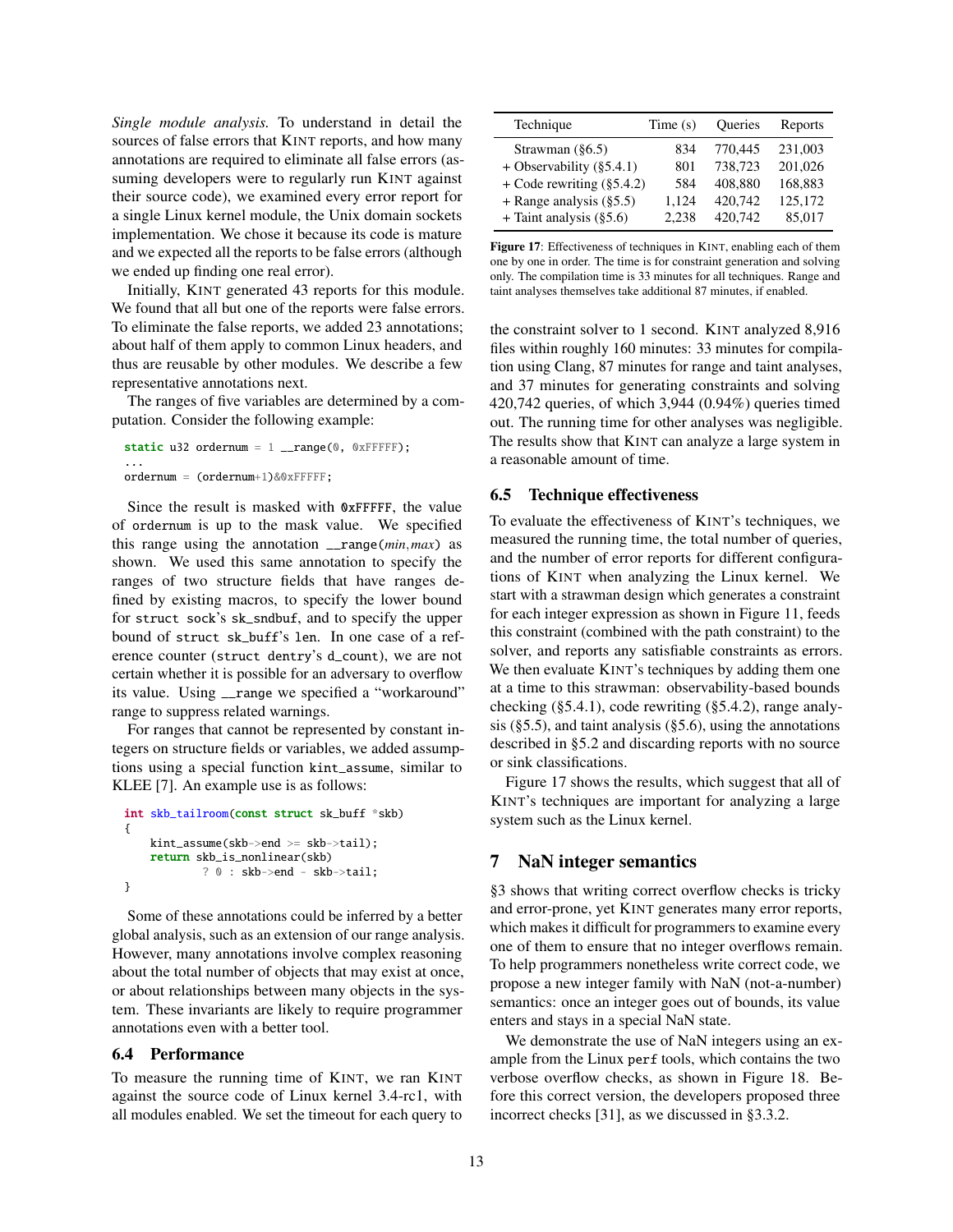```
size_t symsz = /* input */;
size_t nr_events = /* input */;
size_t histsz, totalsz;
if (symsz > (SIZE_MAX - sizeof(struct hist))
            / sizeof(u64))return -1;
histsz = sizeof(struct hist) + symsz * sizeof(u64);if (histsz > (SIZE_MAX - sizeof(void *))
            / nr_events)
    return -1;
totalsz = sizef(void * ) + nr_events * hitsz;void *p = malloc(totalsz);
if (p == NULL)return -1;
```
<span id="page-13-1"></span>Figure 18: Preventing integer overflows using manual checks, which are verbose and error-prone [\[31\]](#page-14-27).

```
nan size_t symsz = /* input */;
nan size_t nr_events = /* input */;
nan size_t histsz, totalsz;
histsz = sizeof(struct hist) + symsz * sizeof(uf64);totalsz = sizef(void * ) + nr_events * hitsz;void *_{p} = malloc(totalsz);
if (p == NULL)return -1;
```
<span id="page-13-2"></span>Figure 19: Preventing integer overflows using NaN integers (see [Fig](#page-13-1)[ure 18](#page-13-1) for a comparison).

With NaN integers, the developers can simplify this code by declaring the appropriate variables using type nan size\_t and removing the overflow checks, as in [Fig](#page-13-2)[ure 19.](#page-13-2) If any computation overflows, totalsz will be in the NaN state. To catch allocation sizes that are in the NaN state, we modify malloc as follows:

```
void *malloc(nan size_t size)
{
    if (isnan(size))
        return NULL;
    return libc_malloc((size_t) size);
}
```
The modified malloc takes a nan size\_t as an argument and uses the built-in function  $\text{isnan}(x)$  to test if the argument is in the NaN state. If so, malloc returns NULL.

To help programmers insert checks for the NaN state, the type conversion rules for NaN integers are as follows:

- An integer of type *T* will be automatically promoted to nan *T* when used with an integer of type nan *T*.
- The resulting type of an arithmetic or comparison operation with operands of type nan *T* is also nan *T*.
- An integer of type nan *T* can be converted to *T* only with an explicit cast.

We implemented NaN integers by modifying the Clang compiler. The compiler inserts overflow checks for every arithmetic, conversion, and comparison operation of type nan *T*, and sets the result to NaN if any source operand is in the NaN state, or if the result went out of bounds; otherwise the operation follows standard C rules. Currently we support only unsigned NaN integers. We chose

|                   | $W/O$ malloc   | W/malloc        |
|-------------------|----------------|-----------------|
| No check          | $3.00 + 0.01$  | $79.03 + 0.01$  |
| Manual check      | $24.01 + 0.01$ | $104.04 + 0.03$ |
| NaN integer check | $4.05 + 0.17$  | $82.03 + 0.05$  |

<span id="page-13-3"></span>Figure 20: Performance overhead of checking for overflow in  $x \times u$  *y* using a manual check  $(x := 0 \& y > SIZE\_MAX / x)$  and using NaN integers, with and without a malloc call using the result, in cycles per operation over 10<sup>6</sup> back-to-back operations, averaged over 1,000 runs.

the maximum value  $2^n - 1$  to represent the NaN state for *n*-bit unsigned integers; isnan(*x*) simply compares *x* with the maximum value. This choice requires programmers to not store  $2^n - 1$  in a NaN integer.

The runtime overhead of NaN integers is low, since the compiler generates efficient overflow detection instructions for these checks. On x86, for example, the compiler inserts one jno instruction after the multiplication, which jumps in case of no overflow.

We compare the cost of a single multiplication  $x \times u y$ , as well as a multiplication followed by a malloc call, in three scenarios: with no overflow check, with a manual overflow check using  $(x := 0 \& y > SIZE\_MAX / x)$ , and with an overflow check using NaN integers. [Figure 20](#page-13-3) shows the results. With a single multiplication, overflow checking using NaN integers adds 1–3 cycles on average, and manual overflow checking adds 21–25 cycles. Given the negligible overhead, we believe that it is practical to replace manual overflow checks with NaN integers.

# <span id="page-13-0"></span>8 Conclusion

This paper describes the design and implementation of KINT, a tool that uses scalable static analysis to identify integer errors. It aided in fixing more than 100 integer errors in the Linux kernel, the lighttpd web server, and OpenSSH. KINT introduces several automated and programmer-driven techniques that help reduce the number of false error reports. The error reports highlight that a common integer error is unanticipated integer wraparound caused by values from untrusted inputs, and this paper also proposes NaN integers to mitigate this problem in the future. All KINT source code is publicly available at <http://pdos.csail.mit.edu/kint/>.

# Acknowledgments

We thank Jon Howell, Robert Morris, Yannick Moy, Armando Solar-Lezama, the anonymous reviewers, and our shepherd, Tim Harris, for their feedback. Fan Long helped implement an earlier version of range analysis. The Linux kernel, lighttpd, and OpenSSH developers reviewed our bugs reports and patches. This research was supported by the DARPA CRASH program (#N66001- 10-2-4089). Zhihao Jia was supported by the National Basic Research Program of China Grant 2011CBA00300 and NSFC 61033001.